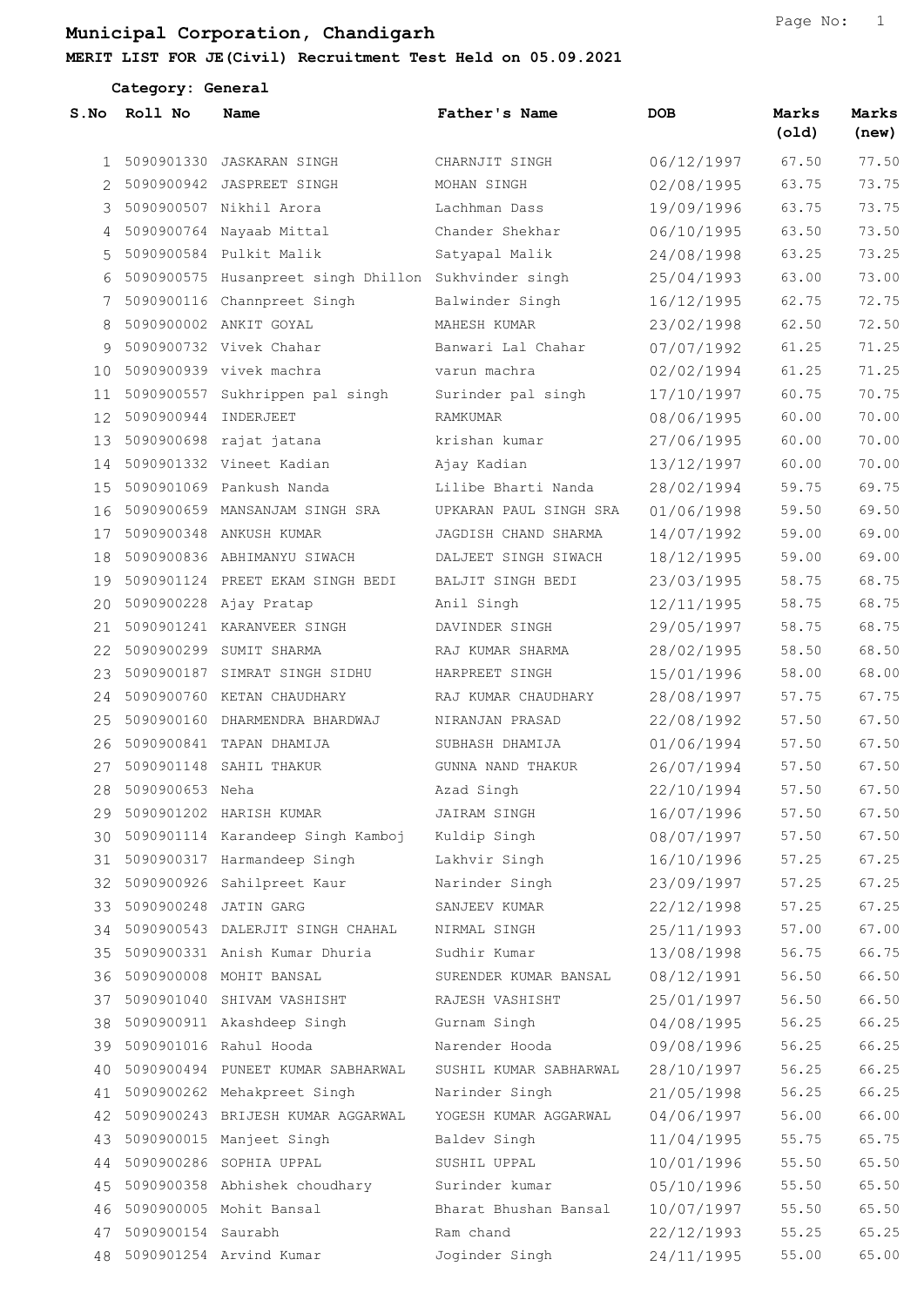| Category: General |                        |                                    |                        |            |                |                |
|-------------------|------------------------|------------------------------------|------------------------|------------|----------------|----------------|
| S.NO              | Roll No                | Name                               | Father's Name          | <b>DOB</b> | Marks<br>(old) | Marks<br>(new) |
| 49                |                        | 5090901031 Shubham Dogra           | Rajesh Dogra           | 18/09/1994 | 54.75          | 64.75          |
| 50                |                        | 5090901226 Naresh Chander          | RAM CHANDER            | 01/01/1995 | 54.75          | 64.75          |
| 51                |                        | 5090900053 Rahul Godara            | Devender Singh Godara  | 12/03/1995 | 54.00          | 64.00          |
| 52                |                        | 5090900940 HIMANSHU SHARMA         | PARDEEP SHARMA         | 24/10/1994 | 53.75          | 63.75          |
| 53                |                        | 5090900658 Anmoldeep Singh         | Gurinder Singh         | 18/02/1995 | 53.75          | 63.75          |
| 54                |                        | 5090900628 DINKER JAIN             | AABSHAR KUMAR JAIN     | 06/07/1998 | 53.75          | 63.75          |
| 55                |                        | 5090901102 SANTOSH KUMAR           | ARVIND KUMAR           | 10/02/1990 | 53.25          | 63.25          |
| 56                |                        | 5090901174 lakshya sehgal          | davinder sehgal        | 21/12/1996 | 52.75          | 62.75          |
| 57                |                        | 5090900119 Rinku kalvania          | Rishpal                | 07/06/1993 | 52.50          | 62.50          |
| 58                |                        | 5090901054 SHANU RAMAN             | BIJENDER               | 10/07/1997 | 52.50          | 62.50          |
| 59                |                        | 5090900808 LAKSHAY CHAHAL          | KULDEEP SINGH          | 01/11/1997 | 52.50          | 62.50          |
| 60                |                        | 5090901206 Parth Goel              | Bhupinder Goel         | 27/08/1998 | 52.50          | 62.50          |
| 61                |                        | 5090900673 LOKESH AGGARWAL         | RAJINDER AGGARWAL      | 16/06/1993 | 52.00          | 62.00          |
| 62                |                        | 5090901324 SHUBHAM SEMWAL          | GANGA PRASAD SEMWAL    | 25/12/1996 | 52.00          | 62.00          |
| 63                |                        | 5090900899 MANU PARTAP SINGH       | NARENDER KUMAR         | 09/04/1996 | 51.50          | 61.50          |
| 64                |                        | 5090900893 Vishawjit Singh Gill    | Jagraj Singh Gill      | 18/03/1999 | 51.50          | 61.50          |
| 65                |                        | 5090900668 Surya Sharma            | Kiran Kumar            | 11/01/1998 | 51.25          | 61.25          |
| 66                |                        | 5090900442 DUNEET SINGH            | DHIAN SINGH            | 05/11/1991 | 51.00          | 61.00          |
| 67                |                        | 5090900034 chamandeep              | amar singh             | 04/08/1993 | 51.00          | 61.00          |
| 68                |                        | 5090900407 NITIN PARKASH           | PREM PARKASH           | 22/09/1993 | 51.00          | 61.00          |
| 69                |                        | 5090901071 BALDEEP SINGH           | SUKHDEV SINGH          | 03/07/1996 | 51.00          | 61.00          |
| 70                |                        | 5090900065 SACHIN KUMAR            | JAIVIR SINGH           | 18/08/1994 | 50.75          | 60.75          |
| 71                |                        | 5090900159 guriqbal singh          | jasmer singh           | 07/10/1996 | 50.75          | 60.75          |
| 72                |                        | 5090900465 chanpreet singh saharan | harinder singh saharan | 18/04/1991 | 50.50          | 60.50          |
| 73                |                        | 5090900320 ABHISHEK SHARMA         | SHYAM LAL SHARMA       | 18/01/1992 | 50.50          | 60.50          |
| 74                |                        | 5090900635 AMANPREET SINGH         | BASANT SINGH           | 21/01/1992 | 50.50          | 60.50          |
| 75                |                        | 5090900210 Akshyat Bansal          | Sushil Kumar Bansal    | 17/03/1997 | 50.50          | 60.50          |
|                   |                        | 76 5090900057 NAVMEET SINGH        | BALDEV SINGH           | 30/03/1993 | 50.25          | 60.25          |
| 77                |                        | 5090900979 ROHAN JAIN              | PEEUSH KUMAR JAIN      | 19/09/1993 | 50.25          | 60.25          |
| 78                |                        | 5090900072 Arun Khatana            | Narender khatana       | 23/10/1994 | 50.25          | 60.25          |
|                   |                        | 79 5090900655 SURYAKANT BHARDWAJ   | DHARAM VIR SHARMA      | 10/10/1994 | 50.00          | 60.00          |
|                   |                        | 80 5090900337 Aakash Sharma        | Jaspal Singh           | 22/04/1995 | 50.00          | 60.00          |
|                   | 81 5090900610 AMANDEEP |                                    | VARINDER KUMAR         | 01/02/1993 | 49.75          | 59.75          |
| 82                |                        | 5090900464 Harvinder Singh         | Harmail Singh          | 27/08/1993 | 49.75          | 59.75          |
| 83                |                        | 5090901223 BALKARAN SINGH          | GURDEEP SINGH          | 17/06/1994 | 49.75          | 59.75          |
| 84                |                        | 5090900288 Karnveer Singh          | Balwant Singh          | 14/02/1998 | 49.75          | 59.75          |
| 85                |                        | 5090900284 Raman Kumar Malik       | Subhash Chander Malik  | 16/03/1993 | 49.50          | 59.50          |
| 86                |                        | 5090901093 LOVINDER SINGH MANN     | NAIB SINGH             | 13/06/1995 | 49.25          | 59.25          |
| 87                |                        | 5090900621 SUKHVIR SINGH           | NAHAR SINGH            | 19/02/1996 | 49.25          | 59.25          |
| 88                | 5090900435 RAHUL       |                                    | VIJAY                  | 25/10/1993 | 49.00          | 59.00          |
| 89                |                        | 5090900051 JAGSEER SINGH           | AMRIK SINGH            | 31/12/1995 | 49.00          | 59.00          |
| 90                |                        | 5090901130 YASHDEEP SAINI          | SUKHDEV KUMAR          | 25/10/1990 | 48.75          | 58.75          |
| 91                |                        | 5090900737 Sanagavarapu Thirumala  | Sanagavarapu Veeraiah  | 16/11/1990 | 48.75          | 58.75          |
| 92                |                        | 5090901143 AKSHAY KUMAR            | SHAMSHER CHAND         | 14/12/1990 | 48.75          | 58.75          |
| 93                |                        | 5090900622 Ankit Goel              | Rajesh Goel            | 04/03/1994 | 48.75          | 58.75          |
| 94                |                        | 5090900458 JAVED KHAN              | HAQMUDDIN KHAN         | 15/04/1996 | 48.75          | 58.75          |
| 95                |                        | 5090900809 JASMEET SINGH ISSAR     | HARJEET SINGH          | 10/03/1998 | 48.75          | 58.75          |
|                   |                        | 96 5090900277 SAHIL SHARMA         | RAVINDER PAUL          | 19/08/1997 | 48.25          | 58.25          |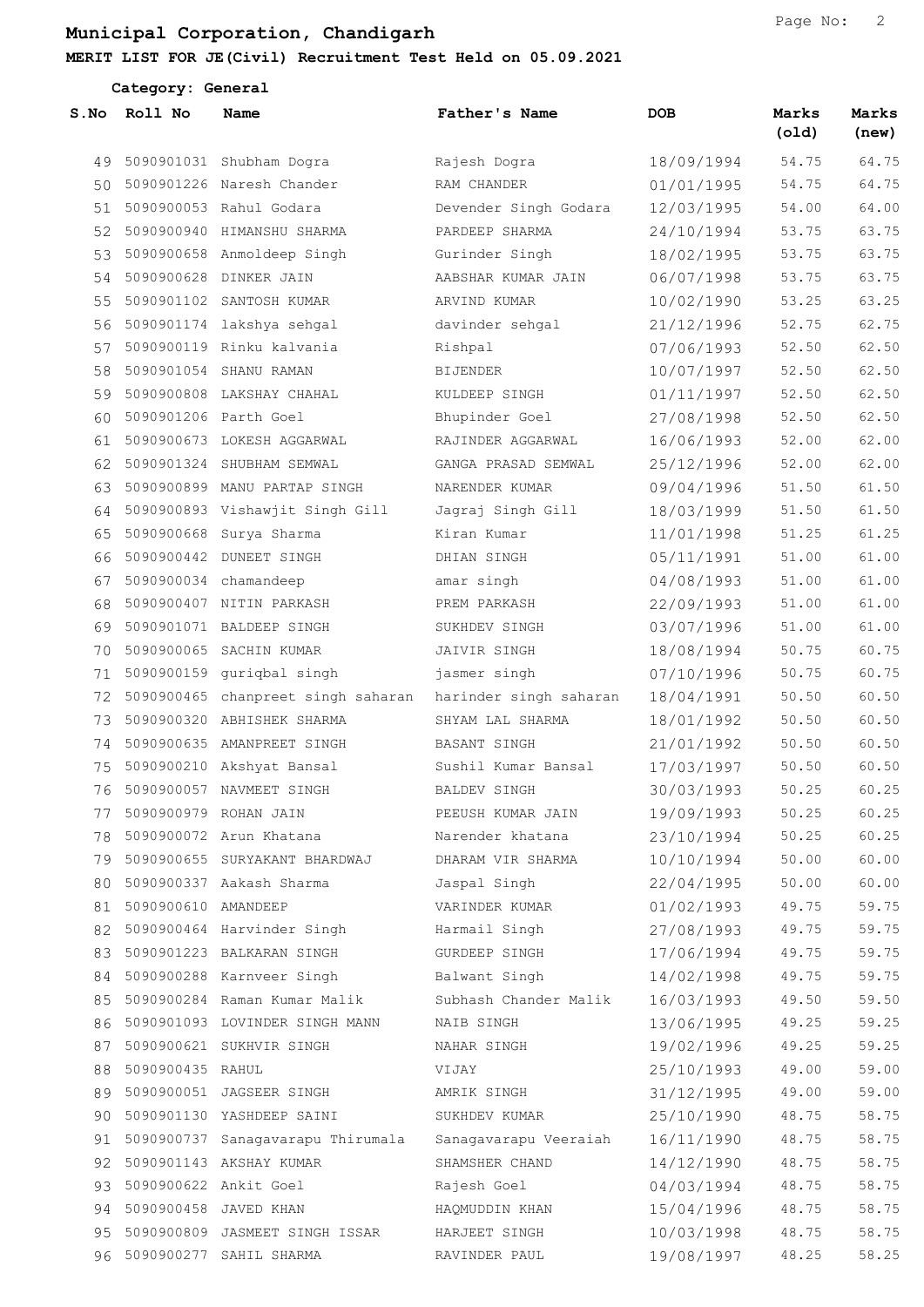Category: General

| S.No | Roll No                   | Name                                         | Father's Name                                      | DOB        | Marks<br>(old) | Marks<br>(new) |
|------|---------------------------|----------------------------------------------|----------------------------------------------------|------------|----------------|----------------|
| 97   |                           | 5090900833 Aniket bansal                     | Surinder kumar bansal                              | 02/08/2000 | 48.25          | 58.25          |
|      |                           | 98 5090900282 SUNIL SHARMA                   | RATTAN SINGH                                       | 01/11/1991 | 48.00          | 58.00          |
| 99   |                           | 5090900565 VISHAL SINGH                      | BALVIR SINGH                                       | 21/08/1993 | 48.00          | 58.00          |
| 100  |                           | 5090901087 NIKHI DUTT                        | DEVI DUTT                                          | 26/10/1995 | 47.75          | 57.75          |
| 101  |                           | 5090900754 Kamal kumar                       | Ramkrishan                                         | 28/07/1992 | 47.50          | 57.50          |
|      |                           | 102 5090900593 Harpreet Singh Bal            | Mohinder Pal Singh Bal                             | 17/10/1995 | 47.50          | 57.50          |
| 103  |                           | 5090900190 Neeraj Saini                      | Ram Singh                                          | 09/09/1997 | 47.50          | 57.50          |
|      | 104 5090901219 Aman Duddi |                                              | Surender Duddi                                     | 07/05/1994 | 47.00          | 57.00          |
| 105  |                           | 5090901276 HARWINDER SINGH                   | SHAMSHER SINGH                                     | 18/11/1996 | 47.00          | 57.00          |
|      |                           | 106 5090900340 MOHIT DHILLON                 | RAJENDER SINGH DHILLON                             | 21/06/1997 | 47.00          | 57.00          |
| 107  | 5090901306 Mukul Pal      |                                              | RAMESH PAL                                         | 02/09/1997 | 47.00          | 57.00          |
| 108  |                           | 5090900753 ABHAY KANWAR                      | AJAY KANWAR                                        | 11/02/1992 | 46.75          | 56.75          |
| 109  |                           | 5090901192 LALIT DHALK                       | KRISHAN CHAND                                      | 27/11/1994 | 46.75          | 56.75          |
| 110  |                           | 5090900798 AVINASH VASHISHT                  | AMIR CHAND                                         | 19/08/1997 | 46.75          | 56.75          |
| 111  |                           | 5090900135 Ashish Malik                      | Dalbir Singh Malik                                 | 12/02/1994 | 46.50          | 56.50          |
|      |                           | 112 5090900431 navaljot singh                | amarjeet singh                                     | 18/07/1994 | 46.50          | 56.50          |
| 113  | 5090900188 Mukul          |                                              | Sham sunder                                        | 16/10/1998 | 46.50          | 56.50          |
|      |                           | 114 5090900525 Jashanjot Singh               | Baljit Singh                                       | 05/08/1999 | 46.25          | 56.25          |
| 115  | 5090900021 Avinash        |                                              | Jagdish Chander                                    | 26/07/1995 | 46.00          | 56.00          |
|      |                           | 116 5090900354 Manveer Singh Walia           | Parminder Singh Walia                              | 03/09/1998 | 46.00          | 56.00          |
| 117  |                           | 5090900129 Ankit Nautiyal                    | Rameshwar Prasad                                   | 11/09/1999 | 46.00          | 56.00          |
|      |                           | 118 5090901231 GOVIND TANWAR                 | VIJAY PAL TANWAR                                   | 09/03/1994 | 45.75          | 55.75          |
| 119  |                           | 5090900032 Harpinder singh maan              | Rajveer singh                                      | 06/11/1994 | 45.75          | 55.75          |
| 120  |                           | 5090900092 ABHISHEK SAINI                    | TEJA RAM SAINI                                     | 06/04/1998 | 45.75          | 55.75          |
| 121  |                           | 5090900781 DIKSHU SAINI                      | RAJ KUMAR                                          | 07/11/1999 | 45.75          | 55.75          |
| 122  |                           | 5090901090 RAJAN TRIHAL                      | VIJAY KUMAR                                        | 27/10/1994 | 45.50          | 55.50          |
| 123  |                           | 5090900312 shubham sharma                    | subhash chander sharma                             | 20/12/1993 | 45.25          | 55.25          |
| 124  |                           | 5090900175 Ankit Kainwal                     | Ishwar Singh                                       | 10/11/1996 | 45.25          | 55.25          |
|      |                           |                                              | 125 5090900746 Deepak Singh Mardhuman Singh (1997) |            | 45.25          | 55.25          |
|      |                           | 126 5090900244 PRIYANKA KUMARI               | BIAS DEV                                           | 18/06/1991 | 45.00          | 55.00          |
|      | 127 5090900518 SACHIN     |                                              | JAGBIR SINGH                                       | 10/02/1994 | 45.00          | 55.00          |
|      |                           | 128 5090900235 Nasib singh                   | Bhim singh                                         | 12/06/1997 | 45.00          | 55.00          |
|      |                           | 129 5090900267 manpreet singh mohinder chand |                                                    | 24/08/1994 | 44.75          | 54.75          |
|      | 130 5090900623 MOHIT      |                                              | SATBIR SINGH                                       | 05/12/1996 | 44.50          | 54.50          |
|      | 131 5090900522 Himanshi   |                                              | Satinder Kumar                                     | 07/06/1997 | 44.50          | 54.50          |
|      | 132 5090900183 RAHUL      |                                              | KIRAN PAL SINGH                                    | 09/10/1996 | 44.25          | 54.25          |
|      |                           | 133 5090900467 MOHIT SINGH                   | SHAM LAL                                           | 09/02/1998 | 44.25          | 54.25          |
|      |                           | 134 5090900724 ramit sharma                  | devi lal                                           | 10/06/1992 | 44.00          | 54.00          |
|      | 135 5090900802 Kunal      |                                              | Hukam Chand                                        | 07/12/1992 | 44.00          | 54.00          |
|      |                           | 136 5090900149 SUMIT DUDDI                   | RAMSAWRUP                                          | 19/09/1993 | 44.00          | 54.00          |
|      |                           | 137 5090900670 Shelza sumra                  | Devinder sumra                                     | 25/10/1994 | 44.00          | $54.00\,$      |
|      | 138 5090901022 PARVEEN    |                                              | JOGINDER SINGH                                     | 26/01/1989 | 43.75          | 53.75          |
|      |                           | 139 5090900278 RAHUL KUMAR                   | SUSHIL KUMAR                                       | 13/01/1993 | 43.75          | 53.75          |
|      |                           | 140 5090900941 VIKRAM SAINI                  | RAM KUMAR SAINI                                    | 02/03/1994 | 43.75          | 53.75          |
|      |                           | 141 5090900073 Tanuj Nangia                  | N K Nangia                                         | 17/11/1990 | 43.50          | 53.50          |
|      |                           | 142 5090900214 ABHISHEK BANSAL               | PANKAJ KUMAR BANSAL                                | 18/02/1994 | 43.25          | 53.25          |
|      |                           | 143 5090900168 Abhinandan Sharma             | Mati Raj                                           | 14/07/1996 | 43.25          | 53.25          |
|      |                           | 144 5090900917 HARPREET SINGH                | KULWANT SINGH                                      | 07/01/2000 | 43.25          | 53.25          |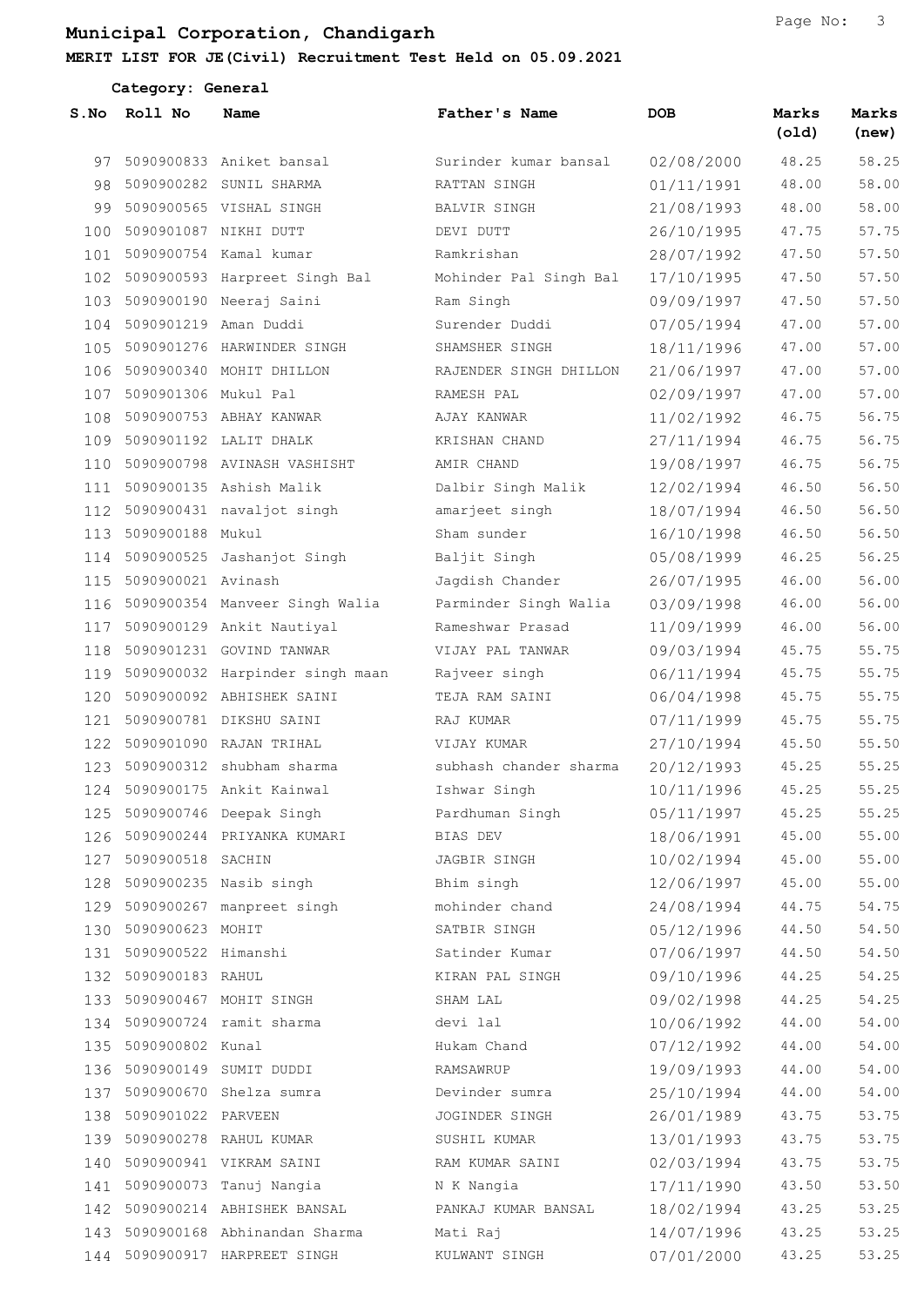|     | Category: General        |                                    |                                     |            |                |                |  |
|-----|--------------------------|------------------------------------|-------------------------------------|------------|----------------|----------------|--|
|     | S.No Roll No             | Name                               | Father's Name                       | <b>DOB</b> | Marks<br>(old) | Marks<br>(new) |  |
| 145 |                          | 5090900374 SATYA PRAKASH SHUKLA    | SHEETLA PRASAD SHUKLA               | 12/12/1992 | 43.00          | 53.00          |  |
|     |                          | 146 5090900642 Ranjit Singh        | Gurjeet singh                       | 22/04/1995 | 43.00          | 53.00          |  |
| 147 |                          | 5090900344 RAKESH KUMAR            | SURINDER PAL                        | 11/02/1992 | 42.75          | 52.75          |  |
| 148 |                          | 5090901074 Saurav Godara           | Ram Phal Godara                     | 29/09/1991 | 42.50          | 52.50          |  |
| 149 |                          | 5090900636 Sahil Sagar             | Ramkumar                            | 24/11/1995 | 42.50          | 52.50          |  |
|     |                          | 150 5090900406 SIDHARTH SINGH RANA | RAJBIR SINGH RANA                   | 08/03/1997 | 42.50          | 52.50          |  |
| 151 |                          | 5090900534 AMANPREET SINGH         | AMARJIT SINGH                       | 28/01/1998 | 42.50          | 52.50          |  |
| 152 |                          | 5090900775 shashank yadav          | chandradev prasad yadav             | 11/11/1989 | 42.25          | 52.25          |  |
| 153 |                          | 5090900521 AJAY SINGH              | RAJENDER PARSHAD PANGHAL 20/12/1990 |            | 42.25          | 52.25          |  |
|     |                          | 154 5090900548 Dheeraj Dhiman      | Ghan Shyam Dhiman                   | 08/02/1994 | 42.25          | 52.25          |  |
| 155 |                          | 5090900997 ASHISH KUMAR            | <b>JAIBIR SINGH</b>                 | 24/04/1997 | 42.25          | 52.25          |  |
| 156 |                          | 5090900948 IQBAL SINGH SAINI       | MOHAN SINGH                         | 10/12/1996 | 42.00          | 52.00          |  |
| 157 |                          | 5090900305 Bhupesh Kumar           | Vinod Kumar                         | 26/04/1997 | 42.00          | 52.00          |  |
|     |                          | 158 5090900604 Rahul Sukhija       | Rakesh Sukhija                      | 06/09/1994 | 41.75          | 51.75          |  |
|     | 159 5090900444 TILAK RAM |                                    | RAM KALESH                          | 04/04/1990 | 41.50          | 51.50          |  |
| 160 |                          | 5090900339 AJITPAL SINGH           | HIMAT SINGH                         | 25/01/1992 | 41.25          | 51.25          |  |
| 161 |                          | 5090901305 Aditya Punia            | Balbir Singh                        | 17/03/1994 | 41.25          | 51.25          |  |
|     | 162 5090900865 KAPIL DEV |                                    | RAJPAL                              | 01/10/1995 | 41.25          | 51.25          |  |
| 163 |                          | 5090901115 JATIN SHARMA            | VINOD KUMAR SHARMA                  | 23/04/1996 | 41.25          | 51.25          |  |
| 164 | 5090900070 Abhishek      |                                    | Vijay Kumar                         | 23/07/1997 | 41.25          | 51.25          |  |
| 165 |                          | 5090900766 VINAY ANAND SRIVASTAVA  | UMESH CHANDRA SRIVASTAVA 01/05/2001 |            | 41.25          | 51.25          |  |
|     |                          | 166 5090900719 PRAJWAL SHARMA      | RAJEEV SHARMA                       | 19/01/1998 | 41.00          | 51.00          |  |
| 167 |                          | 5090901072 AMITESHWAR SINGH        | SATSAROOP SINGH                     | 03/10/1991 | 40.75          | 50.75          |  |
| 168 |                          | 5090901046 SUNIL KUMAR             | ROSHAN LAL                          | 23/07/1993 | 40.75          | 50.75          |  |
| 169 |                          | 5090900318 MOHSIN KHAN             | RASHID AHMED                        | 28/03/1994 | 40.75          | 50.75          |  |
| 170 | 5090901203 AMAN KUMAR    |                                    | PYARA LAL                           | 27/08/1994 | 40.75          | 50.75          |  |
| 171 |                          | 5090900576 Karanpreet Singh Virdi  | Maninder Singh Virdi                | 23/12/1995 | 40.75          | 50.75          |  |
| 172 | 5090900538 Gurnish       |                                    | Balbir Chand                        | 11/01/1998 | 40.75          | 50.75          |  |
|     |                          | 173 5090900690 Jasbir singh        | Raj kumar                           | 23/06/1993 | 40.25          | 50.25          |  |
|     |                          | 174 5090900825 Sandeep chhokar     | Rajpal chhokar                      | 13/11/1993 | 40.25          | 50.25          |  |
| 175 |                          | 5090901149 ANURADHA SHARMA         | BALDEV RAJ SHARMA                   | 28/03/1995 | 40.25          | 50.25          |  |
|     |                          | 176 5090900273 VIKAS KUMAR         | SUBHASH CHANDER                     | 03/12/1996 | 40.25          | 50.25          |  |
| 177 |                          | 5090900172 GANESH SINGH            | NARAYAN SINGH                       | 17/01/1994 | 40.00          | 50.00          |  |
|     |                          | 178 5090900782 Manik Aggarwal      | Rajesh Kumar                        | 30/09/1997 | 40.00          | 50.00          |  |
| 179 | 5090901065 Abhishek      |                                    | Dalbir Singh                        | 13/10/1994 | 39.75          | 49.75          |  |
|     |                          | 180 5090900376 GURJOT SINGH SODHI  | JASPAL SINGH SODHI                  | 25/01/1996 | 39.50          | 49.50          |  |
|     | 181 5090900559 Waris     |                                    | Ameen                               | 05/01/1997 | 39.50          | 49.50          |  |
| 182 |                          | 5090900634 Dinesh kumar            | Nagu ram                            | 28/06/1997 | 39.50          | 49.50          |  |
| 183 | 5090900788 DIKSHA        |                                    | PAMMI LAL                           | 18/12/1999 | 39.50          | 49.50          |  |
|     |                          | 184 5090900975 ASHUTOSH KUMAR      | BHAGWAN MEHTA                       | 21/08/1993 | 39.25          | 49.25          |  |
| 185 |                          | 5090900450 vikram dhir             | suresh dhir                         | 28/11/1993 | 39.25          | 49.25          |  |
|     |                          | 186 5090900641 Gaurav Sharma       | Subhash chander                     | 22/09/1989 | 39.00          | 49.00          |  |
| 187 |                          | 5090901178 Sankalp Roy             | Mihir Kumar Roy                     | 08/09/1990 | 39.00          | 49.00          |  |
|     |                          | 188 5090900260 Sharandeep Singh    | Harpreet Singh Mann                 | 31/10/1995 | 39.00          | 49.00          |  |
|     |                          | 189 5090900088 paramjeet singh     | surjeet singh                       | 12/12/1992 | 38.75          | 48.75          |  |
|     |                          | 190 5090900242 PRASHANT GIRI       | GHANASHYAM GIRI                     | 26/01/1994 | 38.75          | 48.75          |  |
| 191 |                          | 5090900932 SAHIL KUMAR             | CHANDER PRAKASH                     | 16/12/1994 | 38.75          | 48.75          |  |
|     |                          | 192 5090900016 Jatin Rathee        | Jaswant Rathee                      | 27/12/1994 | 38.75          | 48.75          |  |
|     |                          |                                    |                                     |            |                |                |  |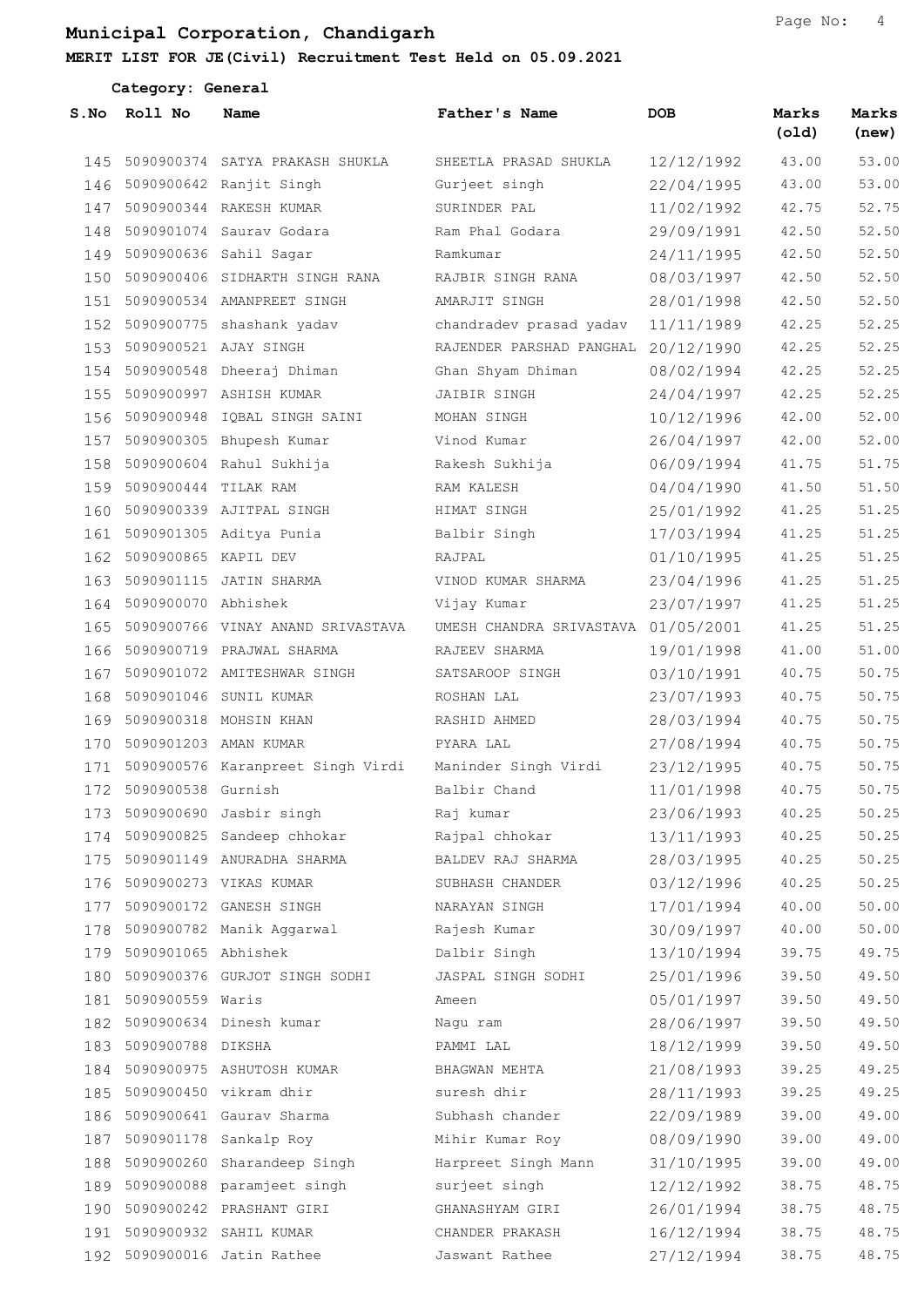|      | Category: General         |                                   |                        |            |                |                |
|------|---------------------------|-----------------------------------|------------------------|------------|----------------|----------------|
| S.No | Roll No                   | Name                              | Father's Name          | DOB        | Marks<br>(old) | Marks<br>(new) |
| 193  | 5090900077                | Shalu                             | Kashmir Singh          | 09/03/1994 | 38.50          | 48.50          |
| 194  |                           | 5090900807 NAVEEN HOODA           | NARESH HOODA           | 16/11/1989 | 38.25          | 48.25          |
| 195  |                           | 5090900805 ANAND KUMAR            | AMAR NATH              | 29/12/1998 | 38.25          | 48.25          |
| 196  |                           | 5090901320 SHUBHAM PATHAK         | SUBHASH PATHAK         | 15/01/1994 | 38.00          | 48.00          |
| 197  |                           | 5090900379 YAGYA ARYA             | SATISH KUMAR           | 26/09/1997 | 38.00          | 48.00          |
| 198  |                           | 5090900957 Manjot singh           | Manjit Singh           | 04/08/1992 | 37.75          | 47.75          |
| 199  |                           | 5090900791 Akshit Sood            | Anil Sood              | 13/06/1996 | 37.75          | 47.75          |
| 200  |                           | 5090900550 Shubham Sharma         | Kadam Sharma           | 24/01/1994 | 37.50          | 47.50          |
| 201  |                           | 5090900515 PAVIT KUMAR            | SATISH KUMAR           | 23/09/1995 | 37.50          | 47.50          |
| 202  |                           | 5090901028 HARPARTAP SINGH GREWAL | HARINDER SINGH GREWAL  | 06/03/1996 | 37.50          | 47.50          |
| 203  | 5090900042 Neeraj         |                                   | Aman kumar             | 05/06/1997 | 37.50          | 47.50          |
| 204  | 5090900424 PARSHANT       |                                   | KISHORI LAL            | 16/09/1993 | 37.25          | 47.25          |
| 205  |                           | 5090900677 NAVNEET KUMAR          | SURAT SINGH            | 06/12/1993 | 37.25          | 47.25          |
| 206  |                           | 5090900462 Akshay Kumar           | Satish Kumar           | 12/12/1995 | 37.25          | 47.25          |
| 207  |                           | 5090900968 KRISHNENDU THAKUR      | BHAGWAN THAKUR         | 22/10/1991 | 37.00          | 47.00          |
| 208  |                           | 5090900472 MOHIT SINGH            | YOGENDRA KUMAR CHAUHAN | 10/08/1992 | 37.00          | 47.00          |
| 209  |                           | 5090900468 Sourabh sharma         | Krishan chander sharma | 27/12/1994 | 37.00          | 47.00          |
| 210  |                           | 5090900529 gurmeet singh rai      | jasvir singh rai       | 20/08/1992 | 36.75          | 46.75          |
| 211  |                           | 5090901048 Randeep Singh Dhaliwal | Gursewak Singh         | 12/01/1993 | 36.75          | 46.75          |
| 212  |                           | 5090900967 Ramandeep Singh        | Ramesh kumar           | 14/07/1997 | 36.75          | 46.75          |
| 213  |                           | 5090900416 ASHISH PRAJAPATI       | CHANDRAPATI PRAJAPATI  | 04/06/1993 | 36.50          | 46.50          |
| 214  |                           | 5090901000 Bhavesh Verma          | Krishan Chander Verma  | 30/07/1994 | 36.50          | 46.50          |
| 215  |                           | 5090900373 ANOOP SINGH BRAR       | CHARANJEET SINGH BRAR  | 27/08/1995 | 36.25          | 46.25          |
| 216  |                           | 5090900209 ANKUR SHARMA           | ANIL KUMAR             | 07/09/1995 | 36.25          | 46.25          |
| 217  | 5090900774 SAHIL          |                                   | PREM PARKASH           | 25/02/1997 | 36.25          | 46.25          |
| 218  |                           | 5090900887 Kamal Sharma           | Rajkumar               | 31/07/1997 | 36.25          | 46.25          |
| 219  | 5090900198 shekhar        |                                   | balwan singh           | 11/09/1990 | 36.00          | 46.00          |
|      |                           | 220 5090901163 PORAS DHIMAN       | NAND KISHORE DHIMAN    | 09/09/1994 | 35.75          | 45.75          |
|      |                           | 221 5090900323 Yatharth Mudgil    | Amit Mudgil            | 05/04/1998 | 35.75          | 45.75          |
|      |                           | 222 5090900727 Devender Ahlawat   | Krishan Kumar          | 18/08/1998 | 35.75          | 45.75          |
|      |                           | 223 5090900163 Sanjeev Kumar      | Mahesh Kumar           | 25/04/1989 | 35.50          | 45.50          |
|      | 224 5090901116 Vaibhav    |                                   | Arun Sharma            | 11/01/1996 | 35.50          | 45.50          |
|      |                           | 225 5090900916 SAGAR MALIK        | KRISHAN MALIK          | 23/12/1992 | 35.25          | 45.25          |
|      |                           | 226 5090901033 GURBHEJ SINGH      | JAGIR SINGH            | 20/05/1994 | 35.25          | 45.25          |
| 227  |                           | 5090901038 CHARNJEET SINGH        | DARSHAN SINGH          | 27/02/1994 | 34.75          | 44.75          |
|      | 228 5090900147 AKASH      |                                   | BIJENDER SINGH         | 18/04/1997 | 34.75          | 44.75          |
|      | 229 5090900332 Ankit      |                                   | Rajender singh         | 10/10/1998 | 34.75          | 44.75          |
|      |                           | 230 5090900105 DEEPAK GILL        | SURENDER               | 28/01/1997 | 34.50          | 44.50          |
|      |                           | 231 5090901122 IMANSHU PURI       | GURSEWAK SINGH PURI    | 30/08/1998 | 34.25          | 44.25          |
|      | 232 5090901335 Aman       |                                   | Hariom                 | 28/03/2000 | 34.25          | 44.25          |
|      |                           | 233 5090900713 KAMALJIT SINGH     | BHAN CHAND             | 16/08/1992 | 34.00          | 44.00          |
|      | 234 5090900827 Anil Kumar |                                   | Inder Singh            | 18/03/1996 | 34.00          | 44.00          |
| 235  |                           | 5090900294 NITISH SAHU            | KRISHAN KUMAR SAHU     | 01/01/1992 | 33.75          | 43.75          |
|      |                           | 236 5090900372 ANKUSH GOYAL       | MUKESH GOYAL           | 09/04/1996 | 33.75          | 43.75          |
|      |                           | 237 5090900752 mansimar singh     | jagmeet singh          | 17/04/1997 | 33.75          | 43.75          |
|      |                           | 238 5090900794 SHAILENDRA KUMAR   | MAHESH KUMAR           | 20/10/1998 | 33.75          | 43.75          |
|      |                           | 239 5090900130 Simranjit Singh    | Harpal Singh           | 28/12/1999 | 33.75          | 43.75          |
|      | 240 5090901281 RAJESH     |                                   | SURAJ BHAN             | 12/04/1991 | 33.50          | 43.50          |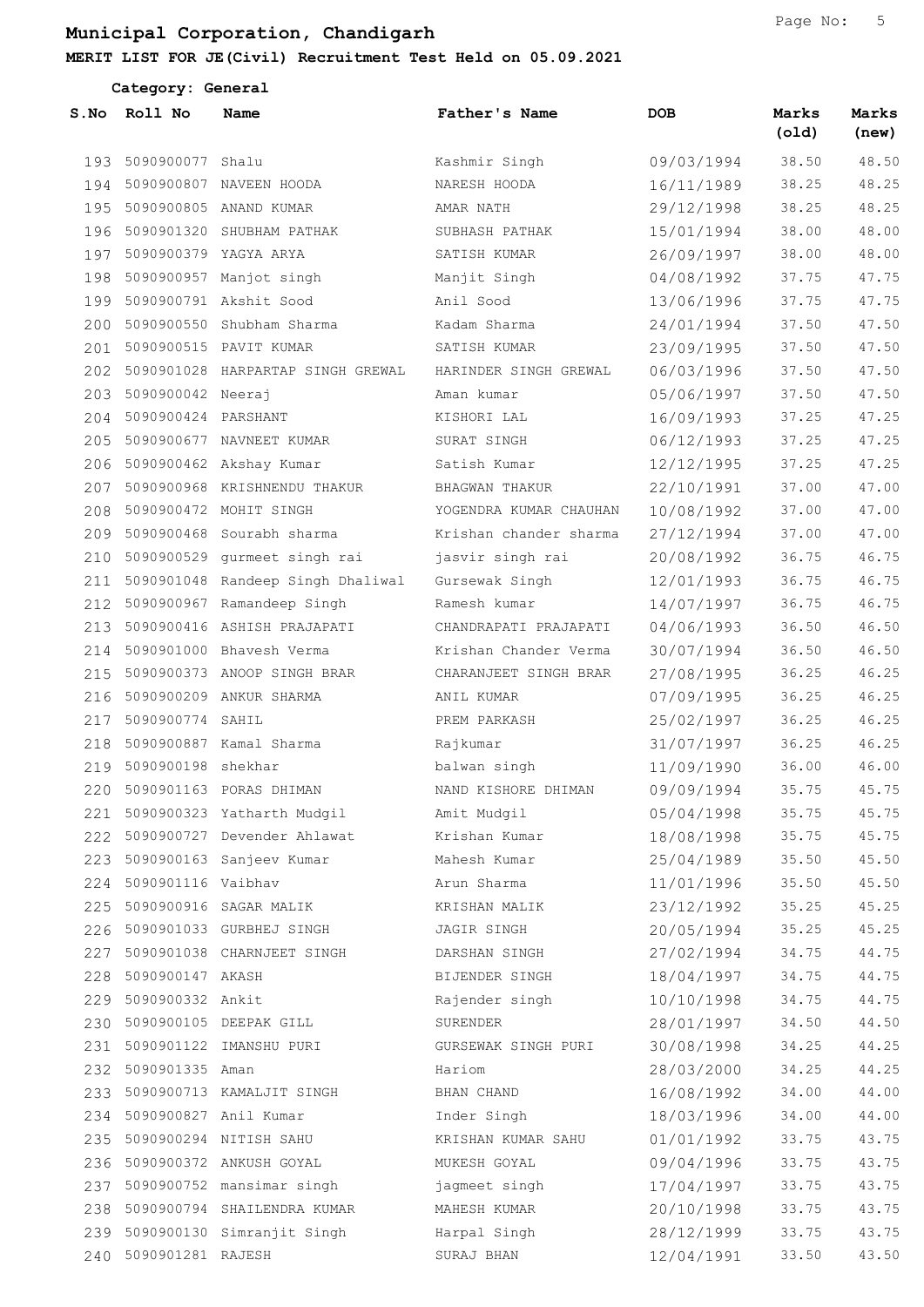|      | Category: General         |                                      |                        |            |                |                |
|------|---------------------------|--------------------------------------|------------------------|------------|----------------|----------------|
| S.No | Roll No                   | Name                                 | Father's Name          | <b>DOB</b> | Marks<br>(old) | Marks<br>(new) |
| 241  |                           | 5090900405 RAJESH KUMAR              | NANDU KUMAR PRAJAPATI  | 04/04/1995 | 33.50          | 43.50          |
|      |                           | 242 5090900982 SURAJ PARKASH         | SHASHI PARSAD          | 19/11/1990 | 33.25          | 43.25          |
| 243  |                           | 5090900155 Pawan Kumar Neolia        | Ishwari Datt Neolia    | 20/02/1994 | 33.25          | 43.25          |
| 244  |                           | 5090900706 MUKUL KAINTH              | SATISH KUMAR           | 11/06/1997 | 33.25          | 43.25          |
| 245  | 5090900994 NANCY          |                                      | DHOLU RAM              | 26/10/1992 | 33.00          | 43.00          |
| 246  |                           | 5090900928 MANAV SHARMA              | PARVEEN KUMAR          | 01/01/1996 | 33.00          | 43.00          |
| 247  |                           | 5090901363 MADHUR SHUKLA             | VIJAY KUMAR SHUKLA     | 13/02/1998 | 33.00          | 43.00          |
| 248  | 5090901097 Pankaj         |                                      | Aman kumar             | 17/07/1999 | 32.75          | 42.75          |
| 249  |                           | 5090900412 NANDAN SINGH              | CHARAN SINGH           | 31/07/1992 | 32.50          | 42.50          |
|      |                           | 250 5090900516 HARPREET SINGH        | KEWAL SINGH            | 23/09/1994 | 32.50          | 42.50          |
| 251  |                           | 5090901123 Shivam Vasudev            | Suresh Kumar           | 27/02/1997 | 32.50          | 42.50          |
| 252  |                           | 5090901280 Sahil Malik               | Rakesh Kumar           | 10/08/1998 | 32.50          | 42.50          |
| 253  | 5090900227 SAURAV         |                                      | UMAR SINGH             | 27/04/1999 | 32.50          | 42.50          |
|      | 254 5090901079 vidit      |                                      | Varinder kumar         | 19/08/1999 | 32.50          | 42.50          |
| 255  | 5090900011 SUHAIL         |                                      | FAKRUDDIN              | 23/08/1999 | 32.25          | 42.25          |
| 256  |                           | 5090900814 PRADEEP KUMAR             | DHARMPAL               | 10/12/1983 | 32.00          | 42.00          |
| 257  |                           | 5090900083 BHUPESH SUMI              | RAM KISHAN SUMI        | 23/07/1994 | 32.00          | 42.00          |
| 258  |                           | 5090900873 rakesh dussad             | prithvi singh          | 26/01/1992 | 31.75          | 41.75          |
| 259  |                           | 5090900717 SOHAIL GOYAL              | ASHWANI GOYAL          | 20/08/1997 | 31.75          | 41.75          |
| 260  |                           | 5090900699 Kritika Gupta             | Shiv kumar             | 01/07/2000 | 31.75          | 41.75          |
| 261  |                           | 5090900304 Shikhar Jerath            | Manish                 | 28/05/1996 | 31.50          | 41.50          |
| 262  |                           | 5090900790 DIVYANS SHARMA            | AJAY SHARMA            | 19/10/1996 | 31.50          | 41.50          |
| 263  | 5090900850 ANKIT          |                                      | SAT NARAIN SINGH       | 11/08/1994 | 31.25          | 41.25          |
| 264  |                           | 5090900815 Manik Verma               | Rajinder kumar         | 13/12/1997 | 31.25          | 41.25          |
| 265  |                           | 5090900213 ANKIT SINGH BHANWALA      | NAHAR SINGH BHANWALA   | 16/01/1999 | 31.25          | 41.25          |
| 266  |                           | 5090901194 KULDEEP GURJAR            | KAMAL SINGH            | 27/01/1995 | 31.00          | 41.00          |
| 267  | 5090900987 SANDEEP        |                                      | SATYABIR SINGH         | 02/05/1983 | 30.75          | 40.75          |
|      |                           | 268 5090901239 SUMIT DABLA           | JITENDER DABLA         | 22/11/1994 | 30.75          | 40.75          |
|      |                           | 269 5090900907 PARMOD KUMAR          | BRIJ LAL               | 08/07/1992 | 30.25          | 40.25          |
|      |                           | 270 5090900787 Naveen Kumar          | Ram Kumar              | 02/11/1992 | 30.25          | 40.25          |
| 271  |                           | 5090901139 Ankur Patial              | Subhash Chander Patial | 24/12/1992 | 30.25          | 40.25          |
|      |                           | 272 5090900984 SAIF HASSAN           | NURUL HASSAN           | 08/02/1994 | 30.25          | 40.25          |
|      |                           | 273 5090900573 PARMOD KUMAR          | RAJESH KUMAR           | 06/02/1995 | 30.25          | 40.25          |
|      |                           | 274 5090900287 Shashi Kumar          | Manohar Lal            | 04/03/1996 | 30.25          | 40.25          |
| 275  | 5090900861 AAKASH         |                                      | SUSHIL KUMAR           | 29/09/1998 | 30.25          | 40.25          |
|      |                           | 276 5090901009 ANCHAL GOSWAMI        | ASHOK GOSWAMI          | 13/02/1990 | 30.00          | 40.00          |
|      |                           | 277 5090901173 SHUBHAM GAUR          | NARINDER GAUR          | 07/12/1992 | 30.00          | 40.00          |
|      |                           | 278 5090900859 satinder singh        | gurlabh singh          | 27/07/1993 | 30.00          | 40.00          |
|      |                           | 279 5090900648 HITESH TANWAR         | ANIL KUMAR             | 27/09/1994 | 30.00          | 40.00          |
|      |                           | 280 5090900892 NAVEEN JOSHI          | SHIVA NAND JOSHI       | 24/08/1995 | 30.00          | 40.00          |
|      | 281 5090900076 Akul kaura |                                      | Subhlakshan kaura      | 02/09/1996 | 30.00          | 40.00          |
|      |                           | 282 5090900475 DIGVIJAY SINGH ADHANA | VIJAY ADHANA           | 15/09/1998 | 29.75          | 39.75          |
| 283  |                           | 5090900078 ANKIT KUMAR               | DHARAM DEV             | 11/10/1998 | 29.75          | 39.75          |
|      |                           | 284 5090900680 Rajat Kumar           | Dhan Singh             | 20/06/1999 | 29.75          | 39.75          |
|      |                           | 285 5090900702 upender bishnoi       | late inderjit bishnoi  | 25/12/1988 | 29.25          | 39.25          |
|      |                           | 286 5090900845 amardeep pal          | ishwar chand           | 17/09/1992 | 29.25          | 39.25          |
|      |                           | 287 5090900889 manish pratap singh   | Dori lal pauli         | 21/09/1998 | 29.25          | 39.25          |
|      |                           | 288 5090900300 DEEPAK KUMAR          | BABU SINGH             | 28/06/1994 | 29.00          | 39.00          |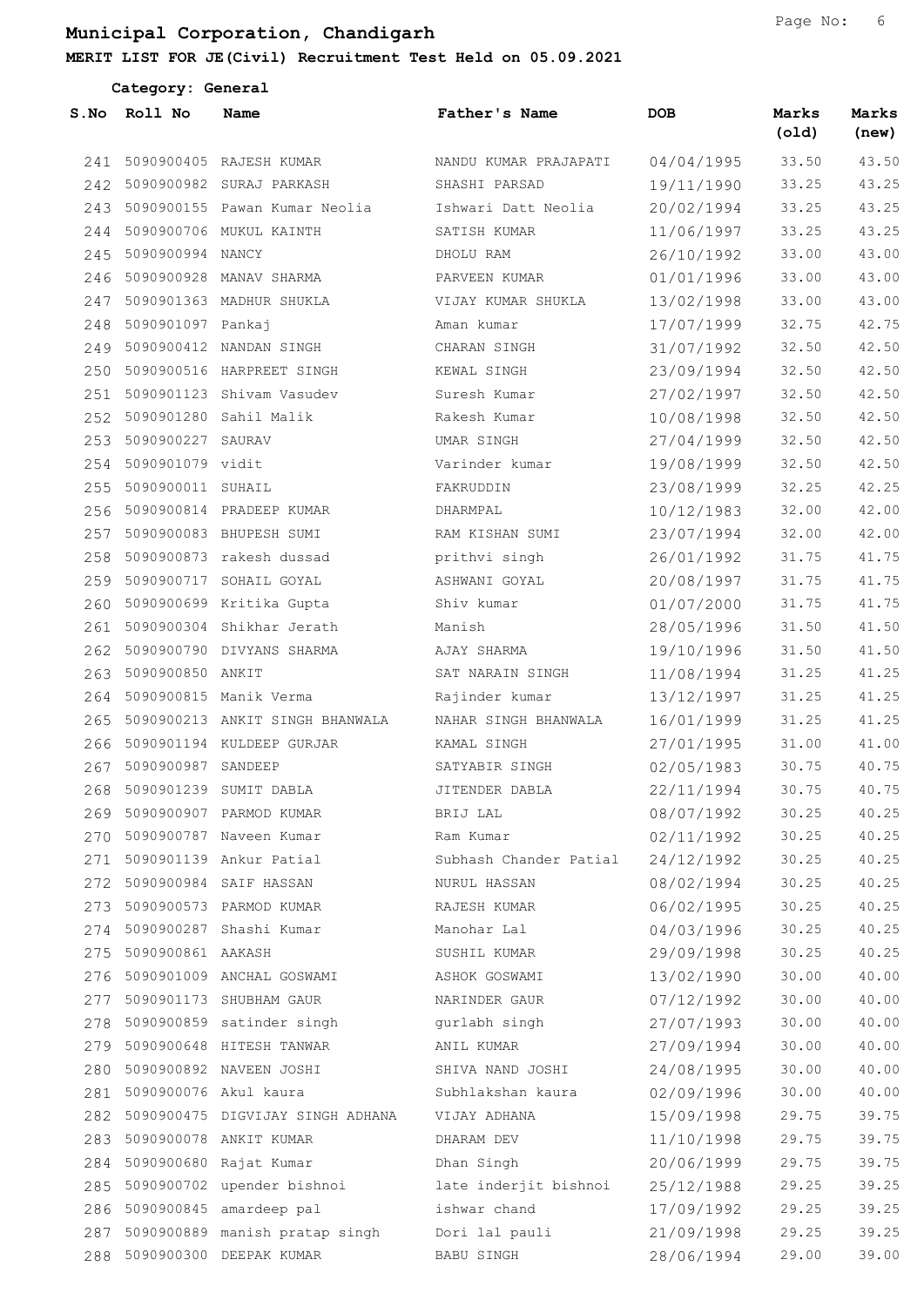|      | Category: General        |                                                           |                        |            |                |                |
|------|--------------------------|-----------------------------------------------------------|------------------------|------------|----------------|----------------|
| S.No | Roll No                  | Name                                                      | Father's Name          | <b>DOB</b> | Marks<br>(old) | Marks<br>(new) |
|      |                          | 289 5090900436 Ramanjeet Singh Dhatt                      | Avtar Singh Dhatt      | 28/06/1994 | 29.00          | 39.00          |
|      |                          | 290 5090900120 Harmeet Singh                              | Karmjeet Singh         | 27/03/1996 | 29.00          | 39.00          |
|      | 291 5090901045 HARDEEP   |                                                           | <b>BALRAJ</b>          | 10/05/1997 | 29.00          | 39.00          |
| 292  |                          | 5090900191 ASHOK KUMAR AVINASH                            | TEJ NARAYAN SINGH      | 15/08/1986 | 28.75          | 38.75          |
| 293  | 5090901075 SATYARTH      |                                                           | SURINDER SHARMA        | 29/09/1992 | 28.75          | 38.75          |
|      |                          | 294 5090901247 PARMINDERDEEP SINGH                        | JAGDEV SINGH           | 05/02/1994 | 28.75          | 38.75          |
| 295  |                          | 5090900716 Pawan kumar                                    | Lochan                 | 28/05/1995 | 28.75          | 38.75          |
| 296  |                          | 5090900810 Amit Sheoran                                   | Prem Kumar             | 16/02/1996 | 28.75          | 38.75          |
| 297  |                          | 5090900502 NANAK SINGH                                    | SAROOP SINGH           | 06/09/1996 | 28.75          | 38.75          |
| 298  | 5090901358 KARAN         |                                                           | NRIPJIT                | 05/07/1998 | 28.75          | 38.75          |
|      | 299 5090901138 sahil     |                                                           | Raj kumar              | 21/12/1998 | 28.75          | 38.75          |
|      |                          | 300 5090900249 Abhishek Kanojia                           | Raj Kumar Kanojia      | 07/05/1999 | 28.75          | 38.75          |
|      |                          | 301 5090901199 Vikas Gurani                               | Hans Raj               | 13/01/1994 | 28.50          | 38.50          |
|      |                          | 302 5090900408 Silvia Gupta                               | Sanjiv Gupta           | 29/06/1998 | 28.50          | 38.50          |
| 303  |                          | 5090901207 MUKUL SHARMA                                   | MADAN LAL              | 18/06/1994 | 28.25          | 38.25          |
| 304  |                          | 5090901051 ANKISH GOYAL                                   | SURESH KUMAR GOYAL     | 09/08/1994 | 28.25          | 38.25          |
| 305  |                          | 5090901356 GURNAM SINGH                                   | DARSHAN SINGH          | 02/10/1990 | 28.00          | 38.00          |
|      |                          | 306 5090900884 NAND KISHORE SINGH YADAV PARAS SINGH YADAV |                        | 06/06/1987 | 27.75          | 37.75          |
| 307  | 5090900123 VISHAL        |                                                           | SATISH KUMAR           | 18/10/2000 | 27.75          | 37.75          |
| 308  |                          | 5090901126 DIGVIJAY SINGH CHAUHAN                         | SHAMSHER SINGH CHAUHAN | 15/04/1989 | 27.50          | 37.50          |
|      |                          | 309 5090901011 AKASH CHAUDHARY                            | RAM KANHAIYA CHAUDHARY | 11/07/1992 | 27.50          | 37.50          |
| 310  |                          | 5090900474 VIKRANT SINGH KANDORIA                         | KEWAL SINGH KANDORIA   | 21/06/1995 | 27.50          | 37.50          |
|      |                          | 311 5090900314 Sachin Kamboj                              | Hans Raj Kamboj        | 19/08/1996 | 27.50          | 37.50          |
| 312  | 5090900272 Ayushi        |                                                           | Tejpal Singh           | 14/11/1997 | 27.50          | 37.50          |
| 313  |                          | 5090900302 Lavish Garg                                    | Rajinder kumar         | 06/01/1999 | 27.50          | 37.50          |
| 314  |                          | 5090900520 DABLU KUMAR                                    | SUNIL ROY              | 25/03/2000 | 27.50          | 37.50          |
| 315  |                          | 5090900777 Anish Kumar                                    | Kishor Kumar           | 18/12/1990 | 27.25          | 37.25          |
|      |                          | 316 5090900780 Lohit Kumar                                | Om Prakash             | 29/08/1991 | 27.25          | 37.25          |
|      |                          | 317 5090900346 Kamal Deep                                 | Aman Singh             | 04/11/1993 | 27.25          | 37.25          |
|      |                          | 318 5090900102 AMIT KUMAR                                 | SHIV PARSAD            | 06/08/1995 | 27.25          | 37.25          |
|      | 319 5090900581 AYUSH     |                                                           | VIJAY KUMAR            | 22/01/1996 | 27.25          | 37.25          |
|      |                          | 320 5090900735 Ankush Rana                                | Kulbir singh           | 29/07/1993 | 27.00          | 37.00          |
|      |                          | 321 5090901002 Aman Sharma                                | Ashwinder Kumar        | 26/07/1996 | 27.00          | 37.00          |
|      |                          | 322 5090900454 Kamaljeet singh                            | jasbir singh           | 11/09/1996 | 27.00          | 37.00          |
|      |                          | 323 5090901294 Anjali Sharma                              | Hem Raj Sharma         | 15/02/1997 | 27.00          | 37.00          |
|      |                          | 324 5090900440 NAVEED ALAM KHAN                           | ANWAR ALAM KHAN        | 19/02/1998 | 27.00          | 37.00          |
|      |                          | 325 5090901209 MAHADEB BISWAS                             | Late RANAJIT BISWAS    | 01/01/1976 | 26.75          | 36.75          |
|      |                          | 326 5090900701 Sandeep Kumar                              | Gopal Singh            | 04/07/1992 | 26.75          | 36.75          |
|      |                          | 327 5090900192 Manish Kumar                               | Rajvir                 | 01/01/1993 | 26.75          | 36.75          |
|      |                          | 328 5090900423 SAMEER DOGRA                               | SUKHWINDRER SINGH      | 11/10/1991 | 26.50          | 36.50          |
|      |                          | 329 5090900293 Navdeep Singh                              | Rajpal Singh           | 05/05/1992 | 26.50          | 36.50          |
|      | 330 5090900066 Amit Soni |                                                           | Rajender Parshad Soni  | 05/07/1994 | 26.25          | 36.25          |
|      |                          | 331 5090900900 GAURAV GOET                                | DEVENDER SINGH GOET    | 15/08/1994 | 26.25          | 36.25          |
|      |                          | 332 5090900514 YOGESH KUMAR BALODI                        | DAYA KRISHAN BALODI    | 30/09/1995 | 26.25          | 36.25          |
|      |                          | 333 5090900803 ABHISHEK KAUSHIK                           | ANIL KUMAR SHARMA      | 30/03/1994 | 26.00          | 36.00          |
|      |                          | 334 5090901085 ritik kandhal                              | sanjay kumar           | 18/11/1998 | 26.00          | 36.00          |
|      |                          | 335 5090900731 YAGAYA DUTT SHARMA                         | VIRENDER KUMAR SHARMA  | 30/12/1998 | 26.00          | 36.00          |
|      |                          | 336 5090901180 Amesh Sharma                               | SK Sharma              | 02/04/1991 | 25.75          | 35.75          |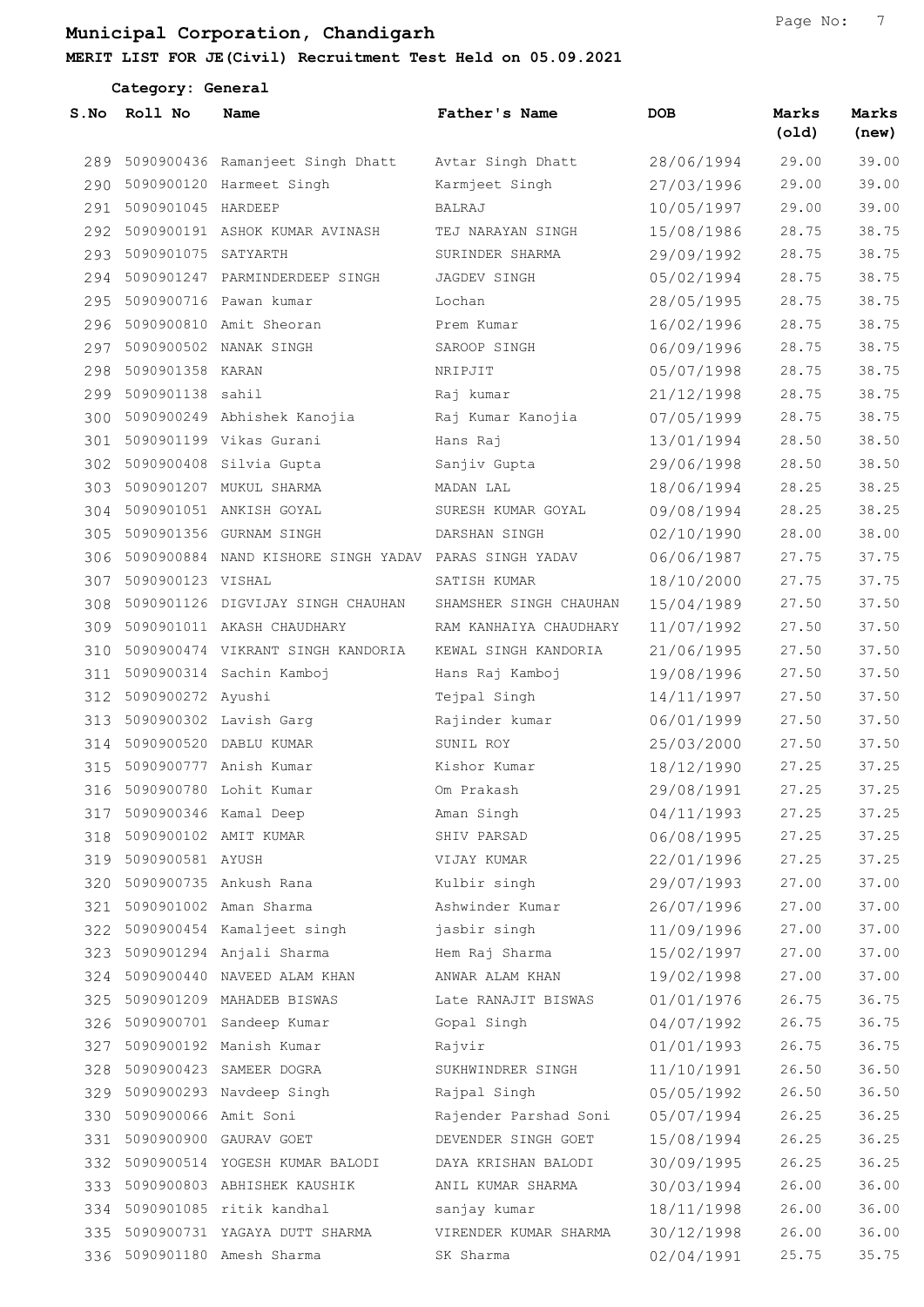|     | Category: General         |                                                                            |                            |            |                |                |
|-----|---------------------------|----------------------------------------------------------------------------|----------------------------|------------|----------------|----------------|
|     | S.No Roll No              | Name                                                                       | Father's Name              | <b>DOB</b> | Marks<br>(old) | Marks<br>(new) |
|     | 337 5090901083 Deepak     |                                                                            | Jagdish Mehla              | 18/11/1995 | 25.75          | 35.75          |
|     | 338 5090901224 Vishnu Dev |                                                                            | Ajay Kumar                 | 10/10/1996 | 25.75          | 35.75          |
|     |                           | 339 5090900552 Sorab Kumar                                                 | Bharat Bhushan Garg        | 14/08/1992 | 25.50          | 35.50          |
| 340 |                           | 5090900084 Himanshu Sharma                                                 | Kuldeep Kumar Sharma       | 31/03/1993 | 25.50          | 35.50          |
|     |                           | 341 5090900546 ANSHUL PURI                                                 | S B PURI                   | 28/06/1997 | 25.50          | 35.50          |
|     | 342 5090900947 LALIT      |                                                                            | GAJENDER PARKASH           | 22/11/1997 | 25.50          | 35.50          |
|     |                           | 343 5090900166 Amritpal Singh                                              | Mohan Singh                | 19/02/1993 | 25.25          | 35.25          |
| 344 |                           | 5090900958 GURSIMRAN SINGH                                                 | ONKAR SINGH                | 11/05/1993 | 25.25          | 35.25          |
|     | 345 5090900041 SHEFALI    |                                                                            | KEWAL SINGH KANDORIA       | 12/10/1993 | 25.25          | 35.25          |
|     |                           | 346 5090900695 Shivam sharma                                               | Bharat ram                 | 09/05/1995 | 25.25          | 35.25          |
| 347 |                           | 5090901008 manjeet kumar                                                   | mela ram                   | 18/11/1995 | 25.25          | 35.25          |
| 348 |                           | 5090900363 GURJEET SINGH                                                   | KULWANT SINGH              | 21/07/1996 | 25.25          | 35.25          |
|     |                           | 349 5090900654 SHUBHAM SAINI                                               | MULTAN SINGH               | 23/07/1996 | 25.25          | 35.25          |
| 350 | 5090900874 ROHIT          |                                                                            | Manoj Kumar                | 07/09/1998 | 25.25          | 35.25          |
| 351 | 5090900671 AMIT           |                                                                            | ISHWAR SINGH               | 12/03/1986 | 25.00          | 35.00          |
| 352 |                           | 5090901179 DINESH KUMAR                                                    | MIYAN SINGH                | 12/05/1988 | 25.00          | 35.00          |
|     |                           | 353 5090900510 RAHUL KAUSHIK                                               | SURESH CHANDER             | 16/02/1993 | 25.00          | 35.00          |
|     |                           | 354 5090901185 Gaganpreet singh sodhi                                      | Harpal Singh               | 20/08/1994 | 25.00          | 35.00          |
| 355 |                           | 5090901210 MANOJ KUMAR                                                     | ISHWAR SINGH               | 02/10/1995 | 25.00          | 35.00          |
| 356 |                           | 5090900751 Manoj Kumar                                                     | Ram Gopal                  | 31/10/1996 | 25.00          | 35.00          |
| 357 |                           | 5090900182 MANISHA DULAT                                                   | HARPAL SINGH               | 27/09/1997 | 25.00          | 35.00          |
| 358 |                           | 5090900878 SANKET KUMAR                                                    | SOMVEER SINGH              | 31/12/2000 | 25.00          | 35.00          |
|     |                           | 359 5090900452 RAVI KUMAR                                                  | SATYAWAN                   | 25/12/1996 | 24.75          | 34.75          |
| 360 |                           | 5090900720 Kanav lakhanpal                                                 | Amarjit lakhanpal          | 02/09/1991 | 24.50          | 34.50          |
| 361 | 5090900126 SACHIN         |                                                                            | RAMESH KUMAR               | 04/12/1997 | 24.50          | 34.50          |
| 362 |                           | 5090900101 MITANKSHI SHARMA                                                | KANHAIYA LAL SHARMA        | 15/06/1994 | 24.25          | 34.25          |
| 363 |                           | 5090901245 DEEPAK SANGWAN                                                  | ASHOK SANGWAN              | 31/03/1992 | 24.00          | 34.00          |
|     |                           | 364 5090901270 Harjot Singh Sawhney     Kanwaljit Singh Sawhney 11/08/1998 |                            |            | 24.00          | 34.00          |
|     |                           | 365 5090900703 jaswinder saini                                             | sarvan saini               | 04/04/1988 | 23.75          | 33.75          |
|     |                           | 366 5090901349 AMIT DAHIYA                                                 | JAGBIR SINGH               | 09/05/1988 | 23.75          | 33.75          |
|     |                           | 367 5090900269 VINAY KUMAR                                                 | RAM PAL                    | 02/10/1993 | 23.75          | 33.75          |
|     | 368 5090900897 ANIRUDH    |                                                                            | SUSHIL KUMAR               | 07/03/1995 | 23.75          | 33.75          |
|     |                           | 369 5090900954 Mohan Kumar                                                 | Joginder Pandit 24/10/1996 |            | 23.75          | 33.75          |
|     |                           | 370 5090900733 JIVESH CHAUDHARY                                            | MAHESH KUMAR CHAUDHARY     | 30/06/1999 | 23.75          | 33.75          |
|     |                           | 371 5090900006 SANJEEV KUMAR                                               | SURESH ROHILLA             | 06/12/1985 | 23.50          | 33.50          |
|     |                           | 372 5090900275 Ganesh vashisht                                             | Kishan lal sharma          | 26/08/1999 | 23.50          | 33.50          |
|     |                           | 373 5090901229 NAVEEN KUMAR                                                | RAJPAL                     | 16/11/1995 | 23.25          | 33.25          |
|     | 374 5090900390 MUKUL      |                                                                            | SURINDER KUMAR             | 23/11/1998 | 23.25          | 33.25          |
|     |                           | 375 5090900497 Rohit tomar                                                 | Pardeep tomar              | 21/03/1992 | 23.00          | 33.00          |
|     |                           | 376 5090900295 VINAY SINGH                                                 | NARSI RAM                  | 30/05/1995 | 23.00          | 33.00          |
|     |                           | 377 5090901302 Ravi Parkash                                                | Bhajan Lal Sharma          | 10/03/1997 | 23.00          | 33.00          |
|     |                           |                                                                            |                            | 03/08/1999 | 23.00          | 33.00          |
|     | 379 5090900157 YOGESH     |                                                                            | SATISH KUMAR               | 19/04/1995 | 22.75          | 32.75          |
|     |                           | 380 5090900061 Haramrit Singh                                              | Himat Singh Dhillon        | 29/10/1995 | 22.75          | 32.75          |
|     |                           | 381 5090900598 kailash Thakur                                              | jiwan singh thakur         | 07/12/1995 | 22.75          | 32.75          |
|     |                           | 382 5090900487 SHASHI KUMAR                                                | BARJINDER KUMAR            | 10/11/2001 | 22.75          | 32.75          |
|     |                           | 383 5090900596 ROHIT KUMAR                                                 | KOR PAL                    | 01/01/1994 | 22.50          | 32.50          |
|     |                           | 384 5090901347 KANWARPAL SINGH                                             | JASVIR SINGH               | 06/02/1994 | 22.50          | 32.50          |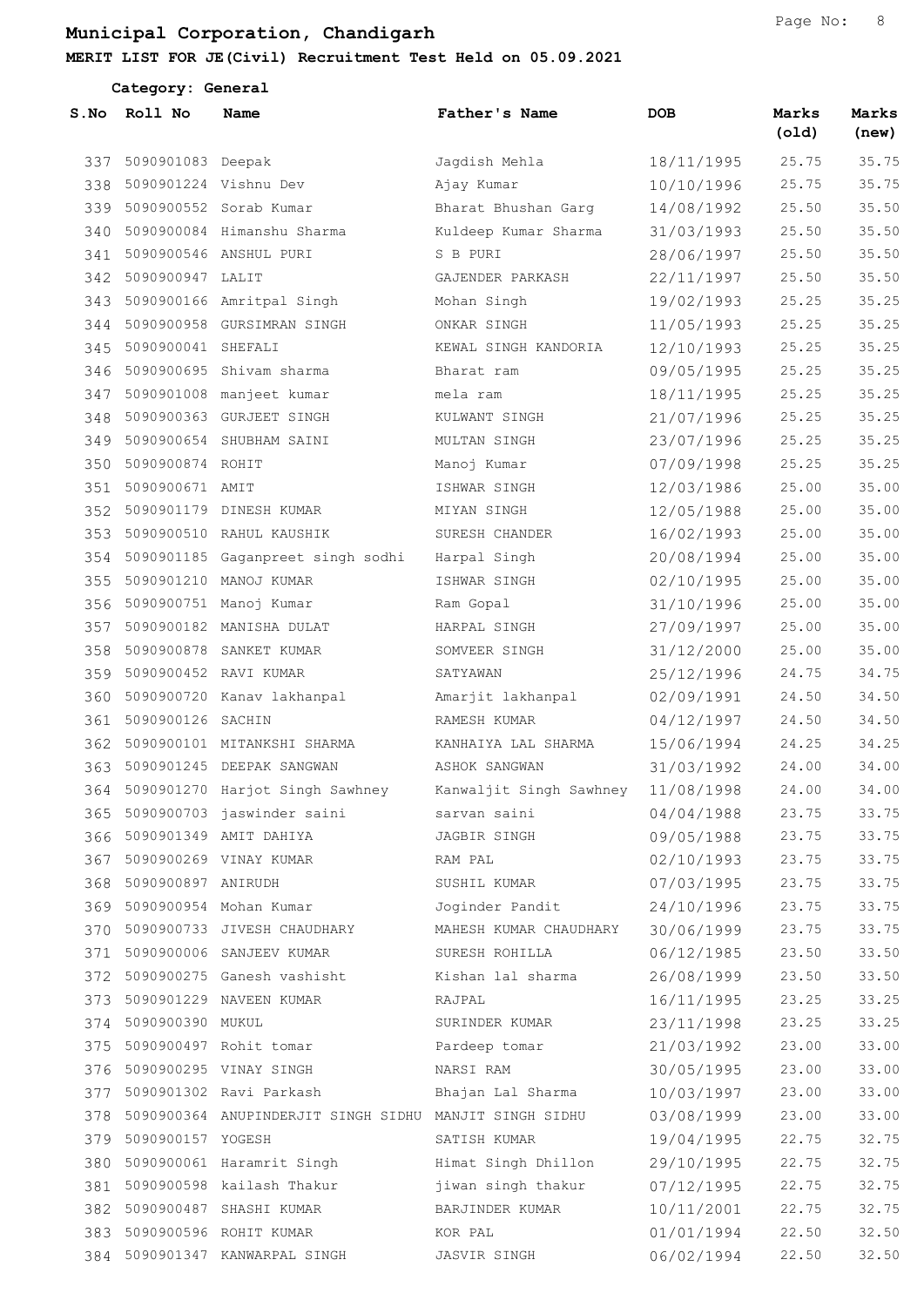#### MERIT LIST FOR JE(Civil) Recruitment Test Held on 05.09.2021

|      | Category: General         |                                      |                                                                        |            |                |                |
|------|---------------------------|--------------------------------------|------------------------------------------------------------------------|------------|----------------|----------------|
| S.NO | Roll No                   | Name                                 | Father's Name                                                          | <b>DOB</b> | Marks<br>(old) | Marks<br>(new) |
|      |                           | 385 5090900572 Jaideep Kanwar        | HS kanwar                                                              | 19/08/1995 | 22.50          | 32.50          |
|      |                           | 386 5090900541 Ritesh Kumar Upadhyay | Hridyanand Upadhyay                                                    | 02/03/1998 | 22.50          | 32.50          |
|      |                           | 387 5090901187 Shyama charan         | Beche lal                                                              | 10/03/1989 | 22.00          | 32.00          |
| 388  | 5090900217 RITU           |                                      | SUBHASH CHANDER                                                        | 08/07/1991 | 22.00          | 32.00          |
|      | 389 5090901081 Deepanshu  |                                      | Suresh Kumar                                                           | 11/11/1998 | 22.00          | 32.00          |
|      |                           | 390 5090901152 DEEPAK KUMAR          | SRI BHAGWAN                                                            | 04/12/1992 | 21.75          | 31.75          |
|      |                           | 391 5090900554 Amanjot Singh         | Daljeet Singh                                                          | 11/07/1993 | 21.75          | 31.75          |
|      |                           | 392 5090900993 Harpreet Singh Longia | Bikramjit Singh Longia                                                 | 15/12/1995 | 21.75          | 31.75          |
|      |                           | 393 5090900996 SIDHANT KOCHHAR       | PRINCE KOCHHAR                                                         | 03/08/1996 | 21.75          | 31.75          |
|      |                           | 394 5090900566 RAGHVENDER SINGH      | DEVI SINGH                                                             | 05/08/1994 | 21.50          | 31.50          |
| 395  |                           | 5090900350 PRADEEP KUMAR SHARMA      | GYAN CHAND SHARMA                                                      | 03/04/1996 | 21.50          | 31.50          |
|      |                           | 396 5090901284 GAURAV BANSAL         | SANJEEV KUMAR BANSAL                                                   | 29/10/1998 | 21.50          | 31.50          |
|      |                           | 397 5090900846 Gurdeep Singh         | Tara singh                                                             | 09/11/1988 | 21.25          | 31.25          |
|      |                           | 398 5090900239 RAHUL YADAV           | RAM KRISHAN YADAV                                                      | 23/01/1990 | 21.25          | 31.25          |
|      |                           | 399 5090900705 Jaspal Singh          | Surender Pal Singh                                                     | 23/03/1991 | 21.25          | 31.25          |
| 400  | 5090900683 RAHUL GARG     |                                      | JOG DHYAN GARG                                                         | 20/07/1992 | 21.25          | 31.25          |
|      |                           | 401 5090901288 Sourabh Dhiman        | Harbans Singh                                                          | 16/08/1993 | 21.25          | 31.25          |
|      | 402 5090900096 Amit yadav |                                      | Ishwar Singh                                                           | 15/03/1994 | 21.25          | 31.25          |
| 403  |                           | 5090900586 CHIRAG MALIK              | VEDPAL MALIK                                                           | 26/07/1994 | 21.25          | 31.25          |
|      | 404 5090901018 MANDEEP    |                                      | RISHI PAL                                                              | 15/10/1994 | 21.25          | 31.25          |
| 405  | 5090901297 Siri ram       |                                      | Barinder Gupta                                                         | 02/05/1997 | 21.25          | 31.25          |
| 406  |                           | 5090900164 NIKHIL CHAHAL             | Dilbag singh                                                           | 16/03/2000 | 21.25          | 31.25          |
| 407  |                           | 5090901078 ANKUSH PRASHAR            | ANIL KUMAR PRASHAR                                                     | 02/03/1995 | 21.00          | 31.00          |
| 408  |                           | 5090901133 JASWINDER SINGH           | GURCHARAN SINGH                                                        | 09/11/1992 | 20.75          | 30.75          |
|      |                           | 409 5090901271 Hemant singh karki    | Puran singh karki                                                      | 20/06/1996 | 20.75          | 30.75          |
|      | 410 5090900080 Amandeep   |                                      | Sadhu ram                                                              | 01/12/1995 | 20.50          | 30.50          |
| 411  |                           | 5090900551 Kumar Rohit               | Devi Lal Banga                                                         | 24/11/1997 | 20.50          | 30.50          |
|      |                           |                                      | 412 5090900477 PARDEEP KUMAR SATBIR SINGH 10/12/1987 20.25             |            |                | 30.25          |
|      |                           |                                      | 413 5090900828 Ankush kumar Dhiman Onkar Chand Dhiman 04/05/1990 20.25 |            |                | 30.25          |
|      | 414 5090900158 RAMAN      |                                      | KARAMBIR                                                               | 04/12/1991 | 20.25          | 30.25          |
|      |                           |                                      | 415 5090901249 SHIBU P MATHEW L MATHEW                                 | 23/12/1991 | 20.25          | 30.25          |
|      |                           |                                      | 416 5090901275 HITESH KUMAR BIJENDER SINGH 09/03/1995                  |            | 20.25          | 30.25          |
|      | 417 5090900664 HARSH      |                                      | MADAN LAL $29/07/1992$                                                 |            | 20.00          | 30.00          |
|      |                           |                                      | 418 5090900026 PRAVEEN GAHLAWAT RAMESHWAR SINGH GAHLAWAT 25/11/1992    |            | 20.00          | 30.00          |
|      |                           |                                      | 419 5090900420 DHEERAJ KUMAR SHAMSHER SINGH                            | 08/02/1994 | 20.00          | 30.00          |
|      |                           |                                      | 420 5090901286 Chandan Sharma Kamesh Chand 203/06/1994                 |            | 20.00          | 30.00          |
|      |                           |                                      | 421 5090900692 AMIT KUMAR JOGINDER PAL                                 | 22/10/1994 | 20.00          | 30.00          |
|      |                           |                                      | 422 5090900870 HARJOT SINGH GILL SUKHVINDER SINGH                      | 07/09/1996 | 20.00          | 30.00          |

 5090901316 SUMIT VASHISHT VRINDER KUMAR 08/02/1997 20.00 30.00 5090901323 NITISH TIWARI BECHU SHARAN TIWARI 20/03/1997 20.00 30.00 5090900079 ARUN KUMAR RAMDHARI SINGH 20/08/1998 20.00 30.00 5090901236 VIVEK MAGO S K MAGO 07/01/2001 20.00 30.00 5090900040 Dharuv goyal Vikas goyal 08/03/2002 20.00 30.00 5090900898 Abhishek Gupta Anil Kumar Gupta 22/12/1990 19.75 29.75 5090900822 GAGANDEEP SINGH SAJJAN SINGH 29/03/1992 19.75 29.75 5090901312 harpreet singh sukhwinder singh 08/05/1993 19.75 29.75 5090900353 rahul Rajbir singh 18/04/1997 19.75 29.75 5090901240 ANKUR KANDHOL BALRAJ 23/08/1989 19.50 29.50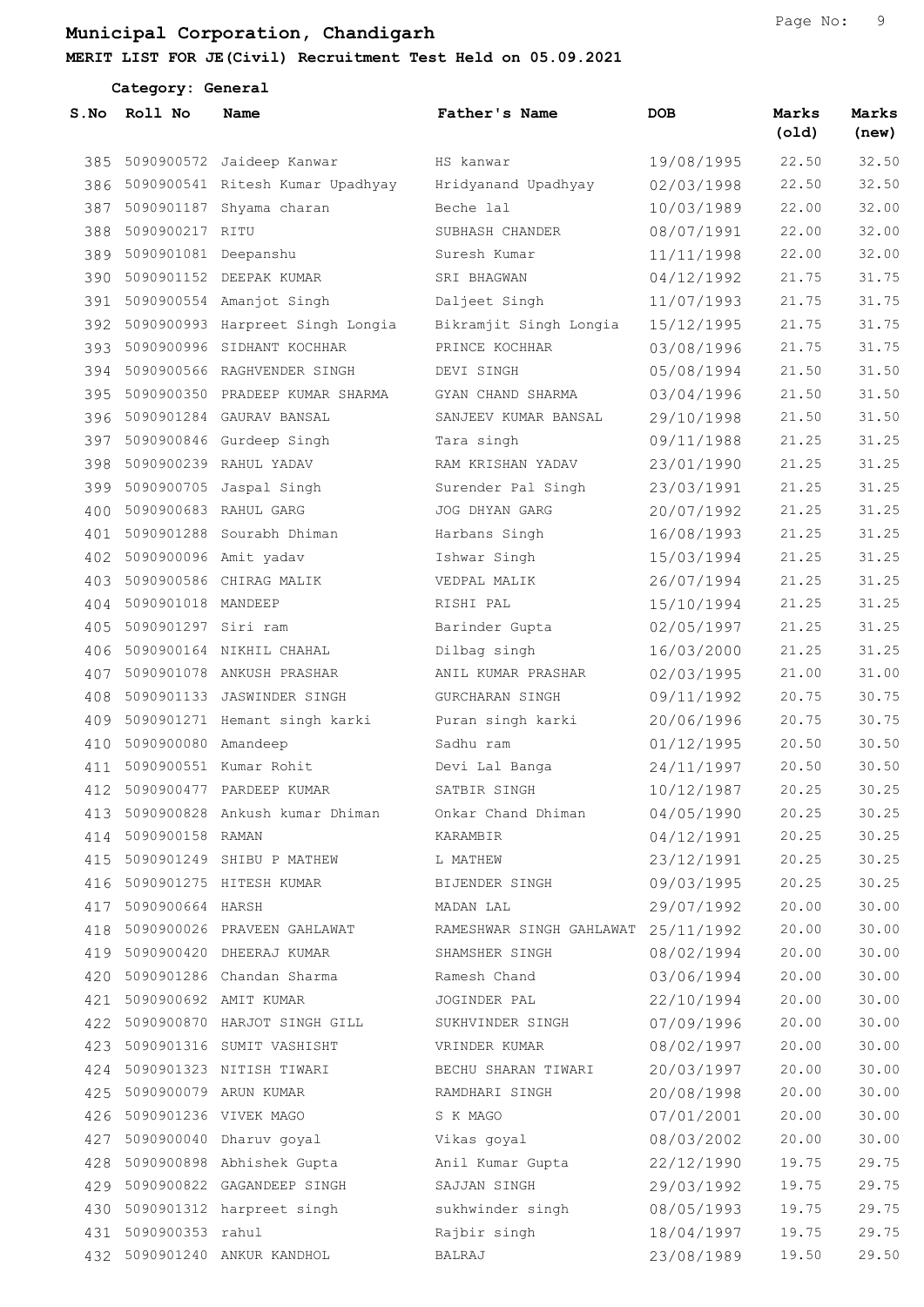| Category: General |                          |                                   |                      |            |                |                |
|-------------------|--------------------------|-----------------------------------|----------------------|------------|----------------|----------------|
| S.No              | Roll No                  | Name                              | Father's Name        | <b>DOB</b> | Marks<br>(old) | Marks<br>(new) |
| 433               | 5090900980 AMANDEEP      |                                   | <b>BALKAR CHAND</b>  | 04/10/1993 | 19.50          | 29.50          |
| 434               |                          | 5090900194 KAMAL KANT             | BALJEET SINGH        | 15/08/1995 | 19.50          | 29.50          |
| 435               | 5090901064 Mohit         |                                   | Jagdish              | 28/11/1999 | 19.50          | 29.50          |
| 436               |                          | 5090900047 Bhupinder Bansal       | Late Sh Jaiparkash   | 03/09/1991 | 19.25          | 29.25          |
| 437               |                          | 5090900770 Harmit Singh           | Harbinder Singh      | 15/12/2001 | 19.25          | 29.25          |
| 438               |                          | 5090901177 Jashandeep singh       | Jaswant singh        | 10/03/2002 | 19.25          | 29.25          |
| 439               |                          | 5090900661 LALIT VEDWAL           | GIRDHARI LAL VEDWAL  | 02/07/1986 | 19.00          | 29.00          |
| 440               | 5090901227 AMAN          |                                   | RAKESH SHARMA        | 13/05/1990 | 19.00          | 29.00          |
| 441               |                          | 5090900686 Virender kumar punia   | Ran singh punia      | 08/03/1992 | 19.00          | 29.00          |
| 442               |                          | 5090901049 VISHAL KAMBOJ          | PAWAN KUMAR          | 07/07/1994 | 19.00          | 29.00          |
| 443               |                          | 5090901234 BHASKER DHIMAN         | OM PARKASH DHIMAN    | 17/01/1988 | 18.75          | 28.75          |
| 444               |                          | 5090900669 SALIM KHAN             | RONAK KHAN           | 10/10/1991 | 18.75          | 28.75          |
| 445               |                          | 5090900667 kamaljit singh         | hari lal nafri       | 03/06/1992 | 18.75          | 28.75          |
| 446               |                          | 5090900821 GITESH JAIN            | VIRENDER KUMAR JAIN  | 01/12/1992 | 18.75          | 28.75          |
| 447               |                          | 5090900448 Nishant Arora          | Madan Mohan Arora    | 24/08/1993 | 18.75          | 28.75          |
| 448               |                          | 5090900496 AMANDEEP MALIK         | SAHAB SINGH MALIK    | 14/09/1996 | 18.75          | 28.75          |
| 449               |                          | 5090900292 Anshul Sharma          | Hemant Sharma        | 11/02/1998 | 18.75          | 28.75          |
| 450               |                          | 5090900904 Abhay Sharma           | Rakesh Sharma        | 12/02/1998 | 18.75          | 28.75          |
| 451               | 5090901020 Rohit         |                                   | Krishan              | 22/12/2000 | 18.75          | 28.75          |
| 452               |                          | 5090901184 Rajanpreet Singh       | Satvinder Singh      | 18/03/1991 | 18.50          | 28.50          |
| 453               |                          | 5090900045 Gursewak Singh         | Gurmeet Singh        | 16/11/1999 | 18.50          | 28.50          |
| 454               | 5090900086 Raj Kumar     |                                   | Mahipal Singh        | 13/02/1973 | 18.25          | 28.25          |
| 455               |                          | 5090901266 Jagdeep Singh          | Gurmeet Singh        | 02/07/1987 | 18.00          | 28.00          |
| 456               |                          | 5090901061 SHIVRAJ SINGH          | PREM SINGH           | 22/08/1990 | 18.00          | 28.00          |
| 457               |                          | 5090901357 VIMLESH KUMAR PATEL    | RAM PYARE            | 30/07/1994 | 18.00          | 28.00          |
| 458               | 5090900007 ANURAG        |                                   | VARJINDER KUMAR      | 06/06/1997 | 18.00          | 28.00          |
| 459               | 5090900001 SUKHDEV       |                                   | MOHAR SINGH          | 17/11/1997 | 18.00          | 28.00          |
|                   |                          | 460 5090901127 GAGANDEEP SINGH    | PARAMJIT SINGH       | 10/06/1998 | 18.00          | 28.00          |
|                   |                          | 461 5090900722 Manesh Sharma      | Hari Ram             | 16/08/1993 | 17.75          | 27.75          |
|                   | 462 5090900247 SHUBHAM   |                                   | DESU RAM             | 15/08/1996 | 17.75          | 27.75          |
|                   |                          | 463 5090900594 Mandhir singh      | Rachhpal singh       | 14/07/1997 | 17.75          | 27.75          |
|                   |                          | 464 5090901151 Munish kumar       | Brij bihari          | 15/10/1998 | 17.75          | 27.75          |
| 465               |                          | 5090901050 SHIVENDER SINGH THAKUR | OM PRAKASH THAKUR    | 14/11/1992 | 17.50          | 27.50          |
|                   |                          | 466 5090900616 RAVINDER KUMAR     | BHOOP SINGH          | 12/01/1993 | 17.50          | 27.50          |
| 467               |                          | 5090900986 RAVINDER KUMAR         | RAMA SHANKAR         | 25/07/1994 | 17.50          | 27.50          |
|                   | 468 5090900708 Kuldeep   |                                   | Suresh Kumar         | 01/03/1995 | 17.50          | 27.50          |
|                   | 469 5090900734 DEEPANSHU |                                   | ASHWANI KUMAR BHATTI | 17/07/1995 | 17.50          | 27.50          |
| 470               | 5090900220 MONI          |                                   | HARIKESH             | 09/11/1995 | 17.50          | 27.50          |
|                   |                          | 471 5090900038 RAVI KUMAR         | PHOOL SINGH          | 12/10/1999 | 17.50          | 27.50          |
|                   |                          | 472 5090901214 SAURAV SHARMA      | MOHAN LAL SHARMA     | 11/10/1992 | 17.25          | 27.25          |
|                   |                          | 473 5090901154 Mayank Saroya      | Bhupender kumar      | 01/01/1995 | 17.25          | 27.25          |
|                   |                          | 474 5090901055 shivam kalyan      | deepak kalyan        | 08/01/1996 | 17.25          | 27.25          |
| 475               |                          | 5090900577 kanav sharma           | amrit sagar          | 10/03/1994 | 17.00          | 27.00          |
|                   |                          | 476 5090900110 RISHABH SHARMA     | JAI KISHAN           | 26/12/1995 | 17.00          | 27.00          |
|                   |                          | 477 5090900355 harmandeep singh   | ranjit singh         | 12/05/1997 | 17.00          | 27.00          |
| 478               |                          | 5090900481 RAHUL KAPOOR           | PARSHOTAM CHAND      | 17/12/1991 | 16.75          | 26.75          |
|                   |                          | 479 5090901304 Rohit thakur       | bharat bhushan       | 24/12/1995 | 16.75          | 26.75          |
|                   |                          | 480 5090900470 PRATYUSH SHARMA    | RAMAN SHARMA         | 12/02/1996 | 16.75          | 26.75          |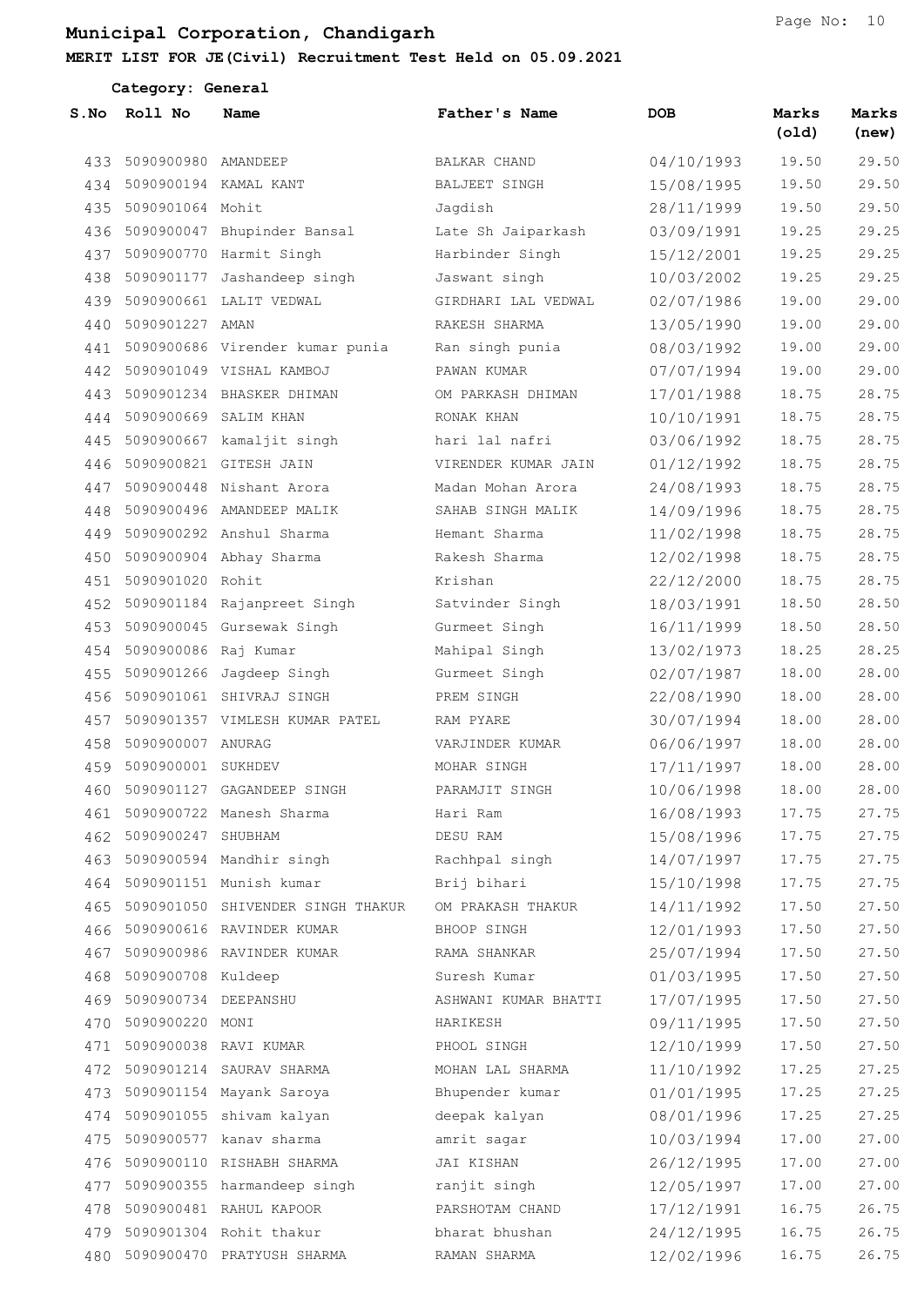Category: General

| S.No | Roll No                | Name                                                                            | Father's Name                 | <b>DOB</b> | Marks<br>(old) | Marks<br>(new) |
|------|------------------------|---------------------------------------------------------------------------------|-------------------------------|------------|----------------|----------------|
| 481  |                        | 5090901189 DAIZEN KHANNA                                                        | RANVIND KHANNA                | 14/08/1996 | 16.75          | 26.75          |
| 482  |                        | 5090901073 Vishavjeet Rana                                                      | Pushpinder Rana               | 25/09/1997 | 16.75          | 26.75          |
| 483  |                        | 5090900762 PUNIT KUMAR                                                          | SURESH KUMAR                  | 22/11/1991 | 16.50          | 26.50          |
| 484  | 5090900383 Devender    |                                                                                 | Ranbir Singh                  | 05/03/1993 | 16.50          | 26.50          |
| 485  |                        | 5090900793 Suraj Bhatt                                                          | Jyoti Prashad Bhatt           | 01/05/1996 | 16.50          | 26.50          |
| 486  |                        | 5090900972 siddharth ruhela                                                     | ravi kumar                    | 09/11/1998 | 16.50          | 26.50          |
| 487  |                        | 5090901257 Arun Kumar                                                           | Sada Ram                      | 20/02/1999 | 16.50          | 26.50          |
| 488  |                        | 5090901200 PAWAN KUMAR                                                          | RAM NARAIN                    | 01/04/1974 | 16.25          | 26.25          |
| 489  |                        | 5090901135 VINAY KUMAR                                                          | SHRI BHAGWAN                  | 26/12/1989 | 16.25          | 26.25          |
| 490  | 5090900336 PARMOD      |                                                                                 | DHARAM RAJ                    | 29/12/1989 | 16.25          | 26.25          |
| 491  |                        | 5090900422 Dharminder Singh                                                     | Surjeet Singh                 | 27/02/1992 | 16.25          | 26.25          |
| 492  |                        | 5090900970 Balpreet Singh                                                       | Sukhvinder Singh              | 15/11/1993 | 16.25          | 26.25          |
| 493  |                        | 5090901208 YUDHVEER SINGH                                                       | HARBAG SINGH                  | 01/03/1995 | 16.25          | 26.25          |
| 494  |                        | 5090901204 GURPREET SINGH                                                       | GURBHAJAN SINGH               | 04/11/1995 | 16.25          | 26.25          |
| 495  |                        | 5090900784 Manmohan Singh                                                       | Gurnam singh                  | 28/08/1996 | 16.25          | 26.25          |
| 496  |                        | 5090900039 Siddharth Singh                                                      | Bijender Singh                | 02/01/1998 | 16.25          | 26.25          |
| 497  |                        | 5090900704 Shivam Sharma                                                        | Rakesh Kumar                  | 21/01/1999 | 16.25          | 26.25          |
| 498  |                        | 5090900486 Sunil singh                                                          | Subhash chand                 | 01/04/1991 | 16.00          | 26.00          |
| 499  |                        | 5090900498 Ashish Aggarwal                                                      | Vinod Kumar Aggarwal          | 07/10/1998 | 16.00          | 26.00          |
| 500  | 5090900195 Karunesh    |                                                                                 | Vinod Kumar                   | 26/06/1999 | 16.00          | 26.00          |
| 501  |                        | 5090900071 MOHIT BAMEL                                                          | SULTAN SINGH BAMEL            | 21/07/2000 | 16.00          | 26.00          |
| 502  |                        | 5090900508 Sarabjit Singh                                                       | Manohar Singh                 | 30/09/2001 | 16.00          | 26.00          |
| 503  |                        | 5090901269 vishal kapil                                                         | sudesh chand                  | 20/04/1984 | 15.75          | 25.75          |
| 504  |                        | 5090900280 MANISH KUMAR GOEL                                                    | JAGDISH GOEL                  | 14/06/1988 | 15.75          | 25.75          |
| 505  |                        | 5090901322 HARISH KUMAR VERMA                                                   | ASHOK KUMAR VERMA             | 01/06/1989 | 15.75          | 25.75          |
| 506  |                        | 5090901215 Amandeep Singh                                                       | Dalbir singh                  | 07/01/1993 | 15.75          | 25.75          |
| 507  |                        | 5090900531 ANDREW ABHISHEK                                                      | ASHISH NAG                    | 11/05/1994 | 15.75          | 25.75          |
| 508  |                        | 5090900060 ARJUN THAKUR                                                         | HARKAMAL SINGH                | 01/03/1998 | 15.75          | 25.75          |
|      |                        | 509 5090900711 Satish Dhiman Majkumar Dhiman 30/08/1991 15.50                   |                               |            |                | 25.50          |
|      |                        | 510 5090900644 NAVDEEP NAIN VED VART NAIN 10/06/1992                            |                               |            | 15.50          | 25.50          |
|      |                        | 511 5090900131 Lovlish sharma Prem Singh                                        |                               | 27/05/1995 | 15.50          | 25.50          |
|      | 512 5090900265 PARVESH |                                                                                 | SUKHDARSHAN 13/03/1999        |            | 15.50          | 25.50          |
|      |                        | 513 5090900215 Neeraj Sharma Manar Nath Sharma 26/06/1988                       |                               |            | 15.25          | 25.25          |
|      |                        | 514 5090900913 SUKHWINDER SINGH BACHITER SINGH 09/01/1992                       |                               |            | 15.25          | 25.25          |
|      |                        | 515 5090900056 Deepak Singla Baljeet                                            |                               | 19/01/1995 | 15.25          | 25.25          |
|      |                        | 516 5090900624 AKANT KHURANA                                                    | MOOL CHAND KHURANA 22/12/1996 |            | 15.25          | 25.25          |
|      |                        | 517 5090900714 PANKAJ                                                           | SHRINIWAS                     | 18/09/1991 | 15.00          | 25.00          |
|      |                        | 518 5090900960 VIKAS CHAUHAN                                                    | SATBIR SINGH                  | 23/11/1992 | 15.00          | 25.00          |
|      | 519 5090900380 MOHIT   |                                                                                 | BIJENDER                      | 05/10/1995 | 15.00          | 25.00          |
|      |                        |                                                                                 |                               | 16/03/1996 | 15.00          | 25.00          |
|      |                        | 521 5090901012 VIKRANT SINGH RANA RAJESH KUMAR                                  |                               | 21/04/1996 | 15.00          | 25.00          |
|      |                        | 522 5090900853 Ankush Dhiman               Raj Kumar                 08/09/1996 |                               |            | 15.00          | 25.00          |
|      |                        | 523 5090901172 Harshit farah Mavinder kumar (1/11/1996)                         |                               |            | 15.00          | 25.00          |
|      |                        | 524 5090900995 MUKUL BANSAL                                                     | VIPAN KUMAR BANSAL 02/04/1998 |            | 15.00          | 25.00          |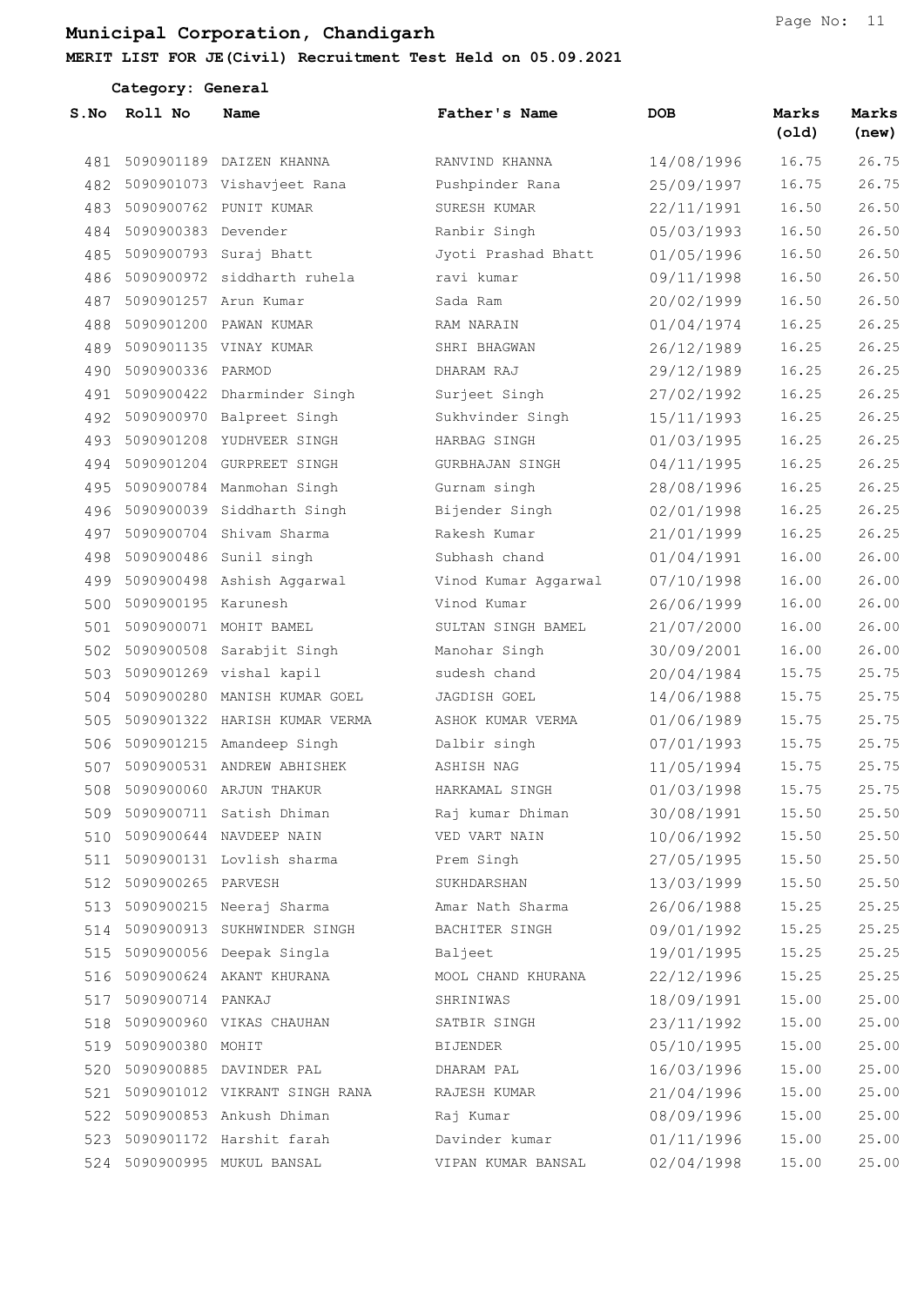|                   | Category: Ex-Serviceman |                         |                        |            |                |                |  |  |  |
|-------------------|-------------------------|-------------------------|------------------------|------------|----------------|----------------|--|--|--|
| S.NO              | Roll No                 | Name                    | Father's Name          | <b>DOB</b> | Marks<br>(old) | Marks<br>(new) |  |  |  |
|                   | 5090900814              | PRADEEP KUMAR           | DHARMPAL               | 10/12/1983 | 32.00          | 42.00          |  |  |  |
| $\mathcal{L}$     | 5090900987              | SANDEEP                 | SATYABIR SINGH         | 02/05/1983 | 30.75          | 40.75          |  |  |  |
| $\mathcal{L}$     | 5090901209              | MAHADEB BISWAS          | Late RANAJIT BISWAS    | 01/01/1976 | 26.75          | 36.75          |  |  |  |
| $\overline{4}$    | 5090900086              | Raj Kumar               | Mahipal Singh          | 13/02/1973 | 18.25          | 28.25          |  |  |  |
| 5                 | 5090901200              | PAWAN KUMAR             | <b>RAM NARAIN</b>      | 01/04/1974 | 16.25          | 26.25          |  |  |  |
| 6                 | 5090900465              | chanpreet singh saharan | harinder singh saharan | 18/04/1991 | 50.50          | 60.50          |  |  |  |
|                   | 5090900198              | shekhar                 | balwan singh           | 11/09/1990 | 36.00          | 46.00          |  |  |  |
| 8                 | 5090900713              | KAMALJIT SINGH          | BHAN CHAND             | 16/08/1992 | 34.00          | 44.00          |  |  |  |
| 9                 | 5090900787              | Naveen Kumar            | Ram Kumar              | 02/11/1992 | 30.25          | 40.25          |  |  |  |
| 10                | 5090900436              | Ramanjeet Singh Dhatt   | Avtar Singh Dhatt      | 28/06/1994 | 29.00          | 39.00          |  |  |  |
| 11                | 5090900423              | SAMEER DOGRA            | SUKHWINDRER SINGH      | 11/10/1991 | 26.50          | 36.50          |  |  |  |
| $12 \overline{ }$ | 5090901312              | harpreet singh          | sukhwinder singh       | 08/05/1993 | 19.75          | 29.75          |  |  |  |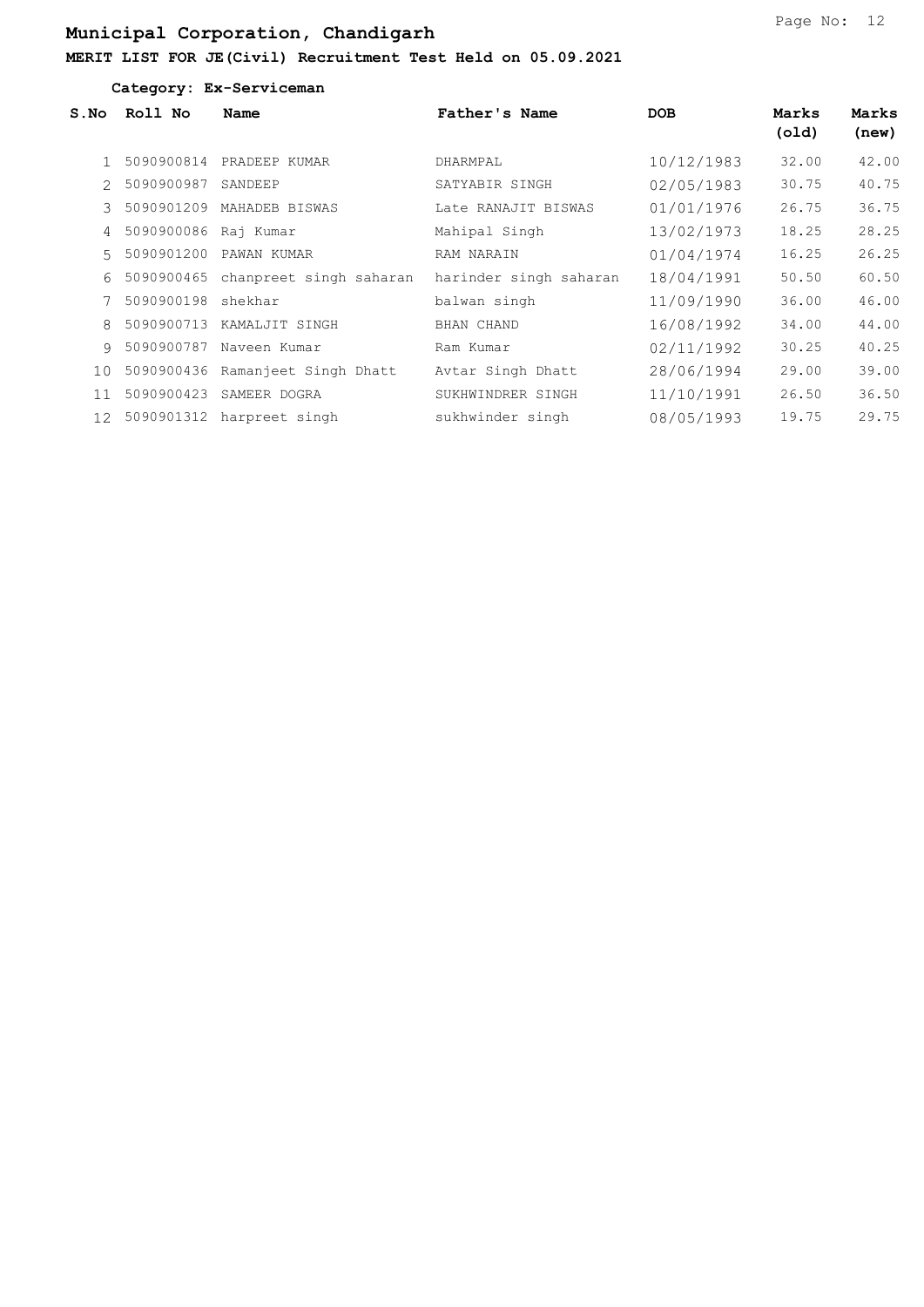#### MERIT LIST FOR Horticulture Supervisor Recruitment Test Held on 05.09.2021

| Category: General |                         |                               |                      |            |                |                |  |  |
|-------------------|-------------------------|-------------------------------|----------------------|------------|----------------|----------------|--|--|
| S.No              | Roll No                 | Name                          | Father's Name        | <b>DOB</b> | Marks<br>(old) | Marks<br>(new) |  |  |
| $\mathbf{1}$      |                         | 5090800054 SIDKAMEET SINGH    | JASPAL SINGH         | 25/01/1997 | 50.50          | 60.50          |  |  |
|                   |                         | 2 5090800066 YOGESHWAR KUMAR  | ARUN RAI             | 11/07/1995 | 46.25          | 56.25          |  |  |
| 3                 |                         | 5090800044 ABHISHEK MOTAN     | ABHAY SINGH          | 19/05/1996 | 43.75          | 53.75          |  |  |
| 4                 |                         | 5090800111 BEANT SINGH        | GURDEEP SINGH        | 18/07/1991 | 40.00          | 50.00          |  |  |
| 5                 | 5090800147 abhilasha    |                               | varinder kumar       | 03/01/1993 | 39.75          | 49.75          |  |  |
| 6                 | 5090800015 Monica       |                               | Aman Singh           | 15/02/1991 | 38.50          | 48.50          |  |  |
| 7                 |                         | 5090800171 JASWINDER KUMAR    | BABU RAM             | 28/02/1992 | 35.00          | 45.00          |  |  |
| 8                 |                         | 5090800014 BALWINDER SINGH    | RESHAM SINGH         | 03/10/1991 | 34.75          | 44.75          |  |  |
| 9                 | 5090800137 Sheetal      |                               | Balwan singh bizlain | 19/04/1997 | 31.25          | 41.25          |  |  |
|                   | 10 5090800173 Ritu Rani |                               | Jai Kumar            | 06/04/1991 | 31.00          | 41.00          |  |  |
| 11                |                         | 5090800030 PANKAJ SINGH       | GAJINDER SINGH       | 12/09/1991 | 30.00          | 40.00          |  |  |
| 12                |                         | 5090800135 Parteek Kumar      | Vinod Kumar          | 31/10/1991 | 30.00          | 40.00          |  |  |
| 13                |                         | 5090800057 DHAIRYA SHARMA     | NARESH KUMAR         | 23/10/2001 | 29.75          | 39.75          |  |  |
|                   |                         | 14 5090800163 SUMIT KUMAR     | SUNDER SINGH         | 08/06/1998 | 26.00          | 36.00          |  |  |
| 15                |                         | 5090800070 AMARCHANDRA MAURYA | RAM SUMER MAURYA     | 11/09/1994 | 25.00          | 35.00          |  |  |
| 16                |                         | 5090800034 Jagmeet Singh      | Mohan Singh          | 06/03/2001 | 24.25          | 34.25          |  |  |
| 17                |                         | 5090800141 KRISHAN PAL        | BRIJ PAL             | 12/12/1987 | 24.00          | 34.00          |  |  |
| 18                | 5090800081 Ashok        |                               | Angrej Singh         | 22/08/1998 | 23.75          | 33.75          |  |  |
| 19                | 5090800134 NAVNEET      |                               | SATYAWAN             | 16/04/1990 | 22.50          | 32.50          |  |  |
| 20                |                         | 5090800108 NARESH KUMAR       | SUBE SINGH           | 05/02/1995 | 22.00          | 32.00          |  |  |
| 21                | 5090800142 Ram Kumar    |                               | Som Parkash          | 01/02/1983 | 21.75          | 31.75          |  |  |
| 22                | 5090800120 VIKRAM       |                               | VIJAY KUMAT          | 01/04/1998 | 21.50          | 31.50          |  |  |
| 23                |                         | 5090800075 Satish Kumar       | Premjeet Parihar     | 21/07/1997 | 20.00          | 30.00          |  |  |
| 24                | 5090800076 Prince       |                               | Sucha singh          | 15/08/2002 | 20.00          | 30.00          |  |  |
| 25                |                         | 5090800026 PARGATJOT SINGH    | GURCHAIT SINGH       | 07/04/1997 | 19.50          | 29.50          |  |  |
| 26                |                         | 5090800017 SATISH KUMAR       | RAJBIR               | 15/12/1989 | 19.00          | 29.00          |  |  |
| 27                |                         | 5090800001 RAVI RAWAL         | BABU RAM             | 13/12/1991 | 18.75          | 28.75          |  |  |
| 28                |                         | 5090800008 Divay Kumar        | Narayan Dass         | 02/04/1993 | 18.75          | 28.75          |  |  |
| 29                |                         | 5090800132 ANKIT KUMAR        | BALBIR SINGH         | 24/09/1999 | 18.75          | 28.75          |  |  |
| 30                |                         | 5090800083 ANKUSH KUMAR       | KEHAR SINGH          | 14/07/1999 | 17.50          | 27.50          |  |  |
| 31                |                         | 5090800161 Rughwinder kaur    | Ajit singh           | 26/11/1994 | 16.50          | 26.50          |  |  |
| 32                |                         | 5090800036 Parmod Kumar       | Rajpal               | 10/03/1991 | 15.50          | 25.50          |  |  |
|                   |                         | 33 5090800138 Akshay Kumar    | Baldev Raj           | 30/08/1996 | 15.25          | 25.25          |  |  |

5090800059 KARANDEEP SINGH RAJINDERPAL SINGH 22/08/1998 15.00 25.00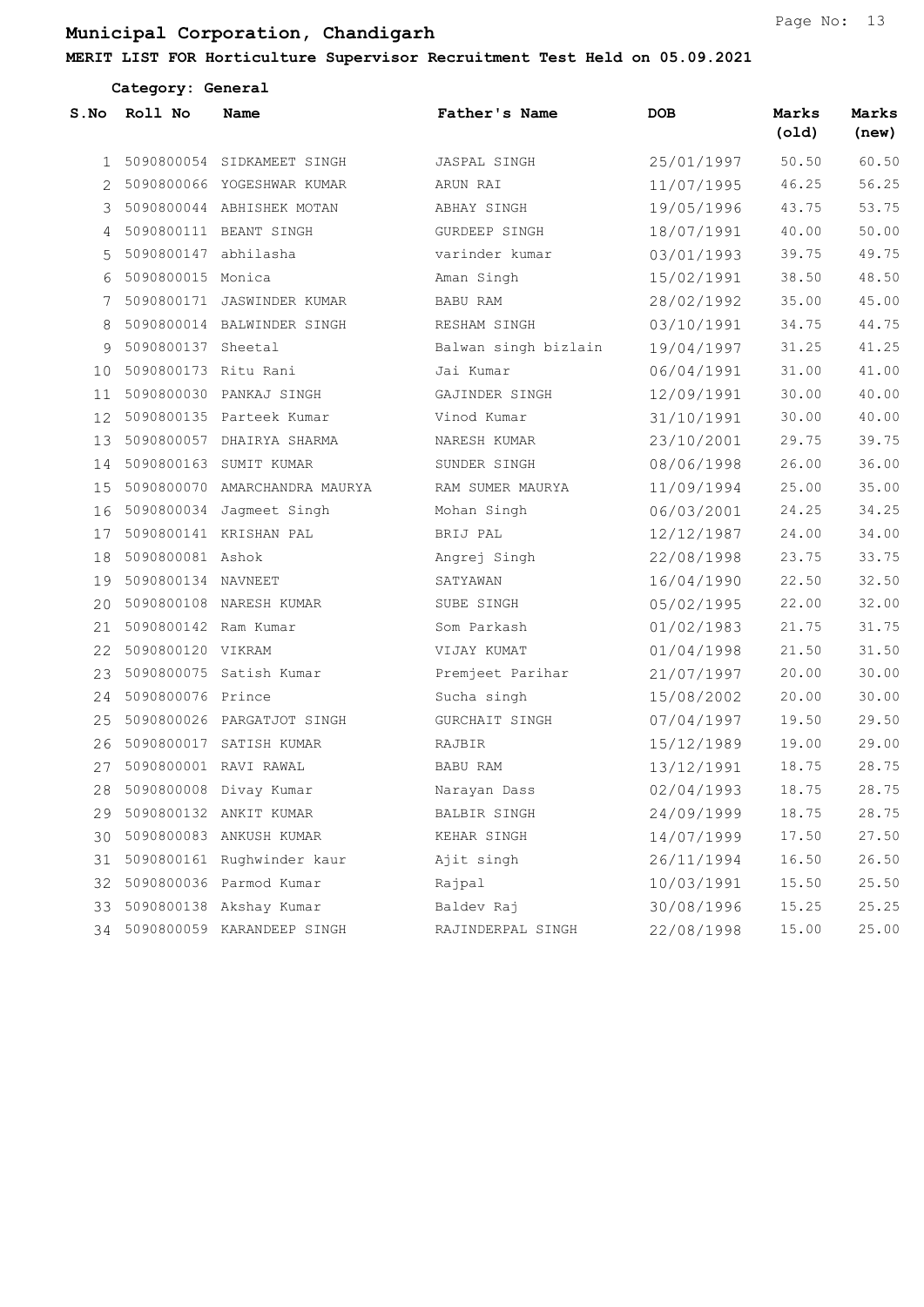#### Category: Other Backward Classes

| S.NO            | Roll No    | Name                    | Father's Name        | <b>DOB</b> | Marks<br>(old) | Marks<br>(new) |
|-----------------|------------|-------------------------|----------------------|------------|----------------|----------------|
|                 | 5090800044 | ABHISHEK MOTAN          | ABHAY SINGH          | 19/05/1996 | 43.75          | 53.75          |
| $2^{\circ}$     | 5090800147 | abhilasha               | varinder kumar       | 03/01/1993 | 39.75          | 49.75          |
| $\mathcal{L}$   | 5090800171 | <b>JASWINDER KUMAR</b>  | BABU RAM             | 28/02/1992 | 35.00          | 45.00          |
| $\overline{4}$  | 5090800014 | BALWINDER SINGH         | RESHAM SINGH         | 03/10/1991 | 34.75          | 44.75          |
| $5 -$           | 5090800137 | Sheetal                 | Balwan singh bizlain | 19/04/1997 | 31.25          | 41.25          |
| 6               | 5090800141 | KRISHAN PAL             | BRIJ PAL             | 12/12/1987 | 24.00          | 34.00          |
|                 | 5090800108 | NARESH KUMAR            | SUBE SINGH           | 05/02/1995 | 22.00          | 32.00          |
| 8               | 5090800142 | Ram Kumar               | Som Parkash          | 01/02/1983 | 21.75          | 31.75          |
| $\circ$         | 5090800076 | Prince                  | Sucha singh          | 15/08/2002 | 20.00          | 30.00          |
| 10              | 5090800017 | SATISH KUMAR            | RAJBIR               | 15/12/1989 | 19.00          | 29.00          |
| 11              | 5090800132 | ANKIT KUMAR             | BALBIR SINGH         | 24/09/1999 | 18.75          | 28.75          |
| 12 <sup>7</sup> |            | 5090800138 Akshay Kumar | Baldev Rai           | 30/08/1996 | 15.25          | 25.25          |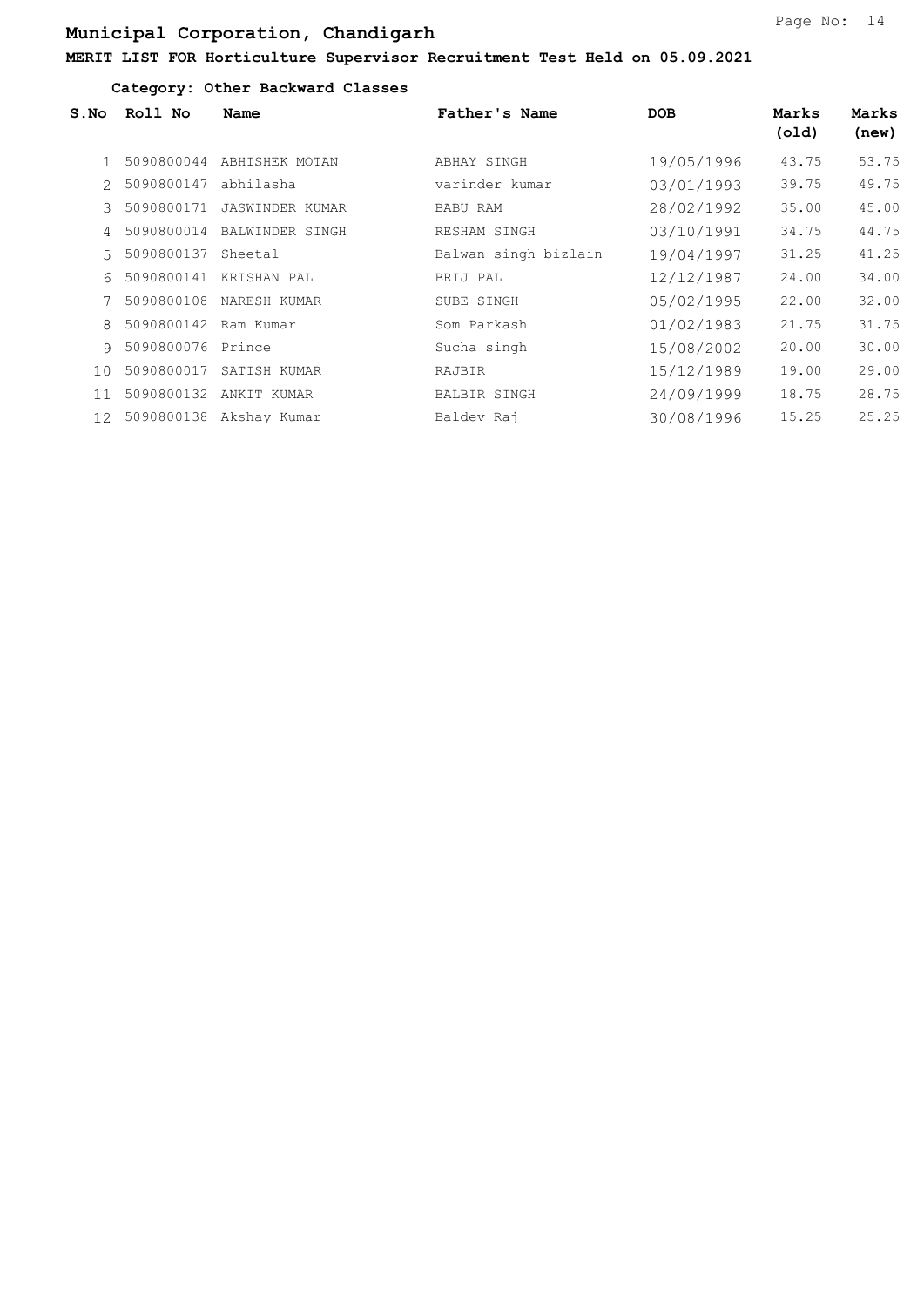#### MERIT LIST FOR Computer Programmer Recruitment Test Held on 05.09.2021

|              | Category: General     |                                                            |                       |            |                |                |
|--------------|-----------------------|------------------------------------------------------------|-----------------------|------------|----------------|----------------|
| S.No         | Roll No               | Name                                                       | Father's Name         | <b>DOB</b> | Marks<br>(old) | Marks<br>(new) |
| $\mathbf{1}$ |                       | 5090300101 LOKENDRA SINGH RATHORE                          | BANNE SINGH RATHORE   | 07/08/1991 | 44.00          | 54.00          |
|              |                       | 5090300073 Deepak Gakhar                                   | Suresh Kumar          | 08/10/1993 | 39.75          | 49.75          |
| 3            |                       | 5090300221 LOVEJEET SINGH                                  | SANTOKH SINGH         | 09/01/1995 | 39.75          | 49.75          |
| 4            |                       | 5090300126 ANKITA MITTAL                                   | SURESH MITTAL         | 08/05/1992 | 35.75          | 45.75          |
| 5            |                       | 5090300119 RANJEET KAUR                                    | GURMEET SINGH         | 12/06/1992 | 35.00          | 45.00          |
| 6            |                       | 5090300087 YASHWANT SINGH CHAUHAN                          | CHAUHAN R             | 15/07/1988 | 34.75          | 44.75          |
| 7            |                       | 5090300162 anmol bansal                                    | mohan lal bansal      | 19/11/1991 | 34.25          | 44.25          |
| 8            |                       | 5090300025 Rajat Verma                                     | Daya Shanker Verma    | 10/05/1995 | 33.50          | 43.50          |
| 9            |                       | 5090300010 priyank kansal                                  | veer kumar            | 27/06/1993 | 31.50          | 41.50          |
| 10           |                       | 5090300151 Pooja Rani                                      | Tilak Raj             | 08/03/1988 | 30.25          | 40.25          |
| 11           |                       | 5090300188 SAHAJ PREET SINGH GROVER MOHAN JIT SINGH GROVER |                       | 03/06/1994 | 28.25          | 38.25          |
| 12           |                       | 5090300053 Shallu Mangla                                   | Kehar Singh           | 12/04/1993 | 26.75          | 36.75          |
| 13           | 5090300103 Vijay      |                                                            | Suresh Chand          | 04/12/1987 | 26.25          | 36.25          |
| 14           |                       | 5090300182 MANISHA SHARMA                                  | BHUWAN CHAND BAMELA   | 10/11/1990 | 25.50          | 35.50          |
| 15           |                       | 5090300047 Rajeev Mangla                                   | Balwinder Kumar       | 18/10/1990 | 25.25          | 35.25          |
| 16           |                       | 5090300039 KESHAV TIWARI                                   | RAMESH TIWARI         | 01/07/1991 | 23.75          | 33.75          |
| 17           |                       | 5090300084 NIKHIL THAKUR                                   | KULDIP SINGH          | 14/10/1994 | 22.50          | 32.50          |
| 18           |                       | 5090300164 Mehak Goyal                                     | Honey Goyal           | 31/08/1997 | 22.50          | 32.50          |
| 19           |                       | 5090300062 Sunil Kumar                                     | Baleshwar Parsad      | 07/10/1985 | 22.25          | 32.25          |
| 20           |                       | 5090300227 Ankush Goyal                                    | Rajinder Kumar Goyal  | 05/10/1993 | 22.25          | 32.25          |
| 21           |                       | 5090300081 Bhupinder Puri                                  | Manohar Singh Puri    | 14/06/1984 | 21.00          | 31.00          |
| 22           |                       | 5090300230 Vikas Sandwal                                   | Ram Dhan Singh        | 14/12/1993 | 20.25          | 30.25          |
| 23           |                       | 5090300089 Amandeep Singh                                  | Harmail Singh         | 10/01/1985 | 20.00          | 30.00          |
| 24           | 5090300080 Sahil      |                                                            | Deep chand            | 29/10/1990 | 19.50          | 29.50          |
| 25           |                       | 5090300152 MANISH KUMAR                                    | <b>BALVIR</b>         | 01/12/1992 | 18.75          | 28.75          |
| 26           |                       | 5090300079 Jasleen Kaur                                    | Tarlochan Singh       | 08/07/1986 | 18.50          | 28.50          |
| 27           |                       | 5090300117 Vishal Pandyal                                  | Shrawan Kumar Pandyal | 30/12/1990 | 18.50          | 28.50          |
|              | 28 5090300134 Narmada |                                                            | Fateh Singh           | 08/09/1993 | 17.75          | 27.75          |
|              |                       | 29 5090300212 Ankita Kanwar                                | Arun Kumar            | 08/11/1990 | 17.50          | 27.50          |
|              | 30 5090300150 Sonia   |                                                            | Joginder pal          | 13/09/1988 | 17.00          | 27.00          |
|              |                       | 31 5090300001 Nikita Arora                                 | Mohinder Paul         | 02/12/1994 | 17.00          | 27.00          |
|              |                       | 32 5090300172 Ankit Rohilla                                | Jasbir Singh          | 12/04/1995 | 16.50          | 26.50          |
|              |                       | 33 5090300011 Dixit Kamal                                  | Mukesh Kamal          | 28/09/1997 | 16.50          | 26.50          |
| 34           |                       | 5090300100 AMIT JOSHI                                      | D P JOSHI             | 18/11/1988 | 16.25          | 26.25          |
|              | 35 5090300202 NEHA    |                                                            | KHUSHAL               | 03/01/1989 | 16.25          | 26.25          |
|              |                       | 36 5090300246 mohit kinger                                 | om parkash kinger     | 22/01/1991 | 16.25          | 26.25          |
|              |                       | 37 5090300054 Shival Singh                                 | Sukhdev Singh         | 19/01/1987 | 16.00          | 26.00          |
| 38           |                       | 5090300145 NIPUN GARG                                      | MAHENDRA MOHAN SARAN  | 21/08/1988 | 15.50          | 25.50          |
|              |                       | 39 5090300129 Sachin Saini                                 | Ved Prakash Saini     | 11/03/1994 | 15.50          | 25.50          |
|              |                       | 40 5090300115 VIVEK KUMAR                                  | DES RAJ               | 21/01/1988 | 15.00          | 25.00          |
|              |                       | 41 5090300065 Abhinav Aggarwal                             | Tarsem Aggarwal       | 07/11/1997 | 15.00          | 25.00          |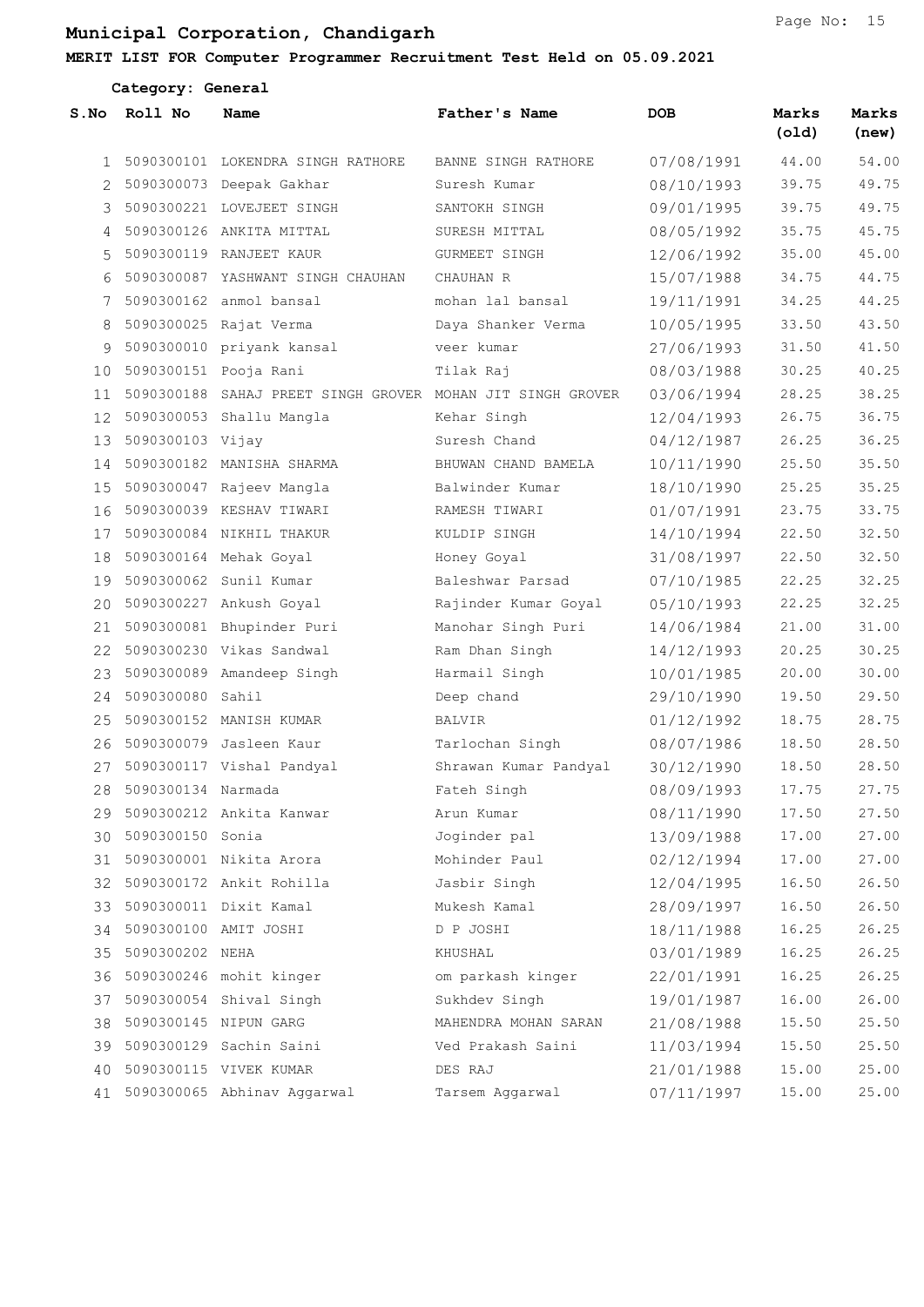#### MERIT LIST FOR Draftsman Recruitment Test Held on 05.09.2021

|              | Category: General      |                                      |                         |            |                |                |  |  |
|--------------|------------------------|--------------------------------------|-------------------------|------------|----------------|----------------|--|--|
| S.NO         | Roll No                | Name                                 | Father's Name           | <b>DOB</b> | Marks<br>(old) | Marks<br>(new) |  |  |
| $\mathbf{1}$ |                        | 5092100078 VIKRAM SINGH              | JARNAIL SINGH           | 18/04/1989 | 60.00          | 70.00          |  |  |
| 2            |                        | 5092100043 Sanjeev Kumar             | Mahesh Kumar            | 25/04/1989 | 49.25          | 59.25          |  |  |
| 3            |                        | 5092100200 BALRAJ SINGH              | BAHADUR SINGH           | 03/06/1991 | 45.00          | 55.00          |  |  |
| 4            |                        | 5092100140 Sarvjeet singh            | Raspal singh            | 21/03/1997 | 43.00          | 53.00          |  |  |
| 5            |                        | 5092100247 shashank yadav            | chandradev prasad yadav | 11/11/1989 | 42.00          | 52.00          |  |  |
| 6            |                        | 5092100365 VINAY KUMAR               | SHRI BHAGWAN            | 26/12/1989 | 40.25          | 50.25          |  |  |
| 7            |                        | 5092100263 RADHEY SHYAM KUMAWAT      | DHAN KUMAR KUMAWAT      | 05/08/1993 | 40.00          | 50.00          |  |  |
| 8            |                        | 5092100124 vikram dhir               | suresh dhir             | 28/11/1993 | 38.75          | 48.75          |  |  |
| 9            |                        | 5092100058 CHANDRA SHEKHER JOSHI     | DAYA KRISHAN JOSHI      | 18/01/1987 | 38.50          | 48.50          |  |  |
|              |                        | 10 5092100150 qurmeet singh rai      | jasvir singh rai        | 20/08/1992 | 38.25          | 48.25          |  |  |
| 11           |                        | 5092100275 Gurdeep Singh             | Tara singh              | 09/11/1988 | 37.75          | 47.75          |  |  |
| 12           |                        | 5092100307 Nitin Aggarwal            | Barinder kumar aqqarwal | 15/10/1988 | 37.50          | 47.50          |  |  |
| 13           |                        | 5092100407 AMIT SINGH                | <b>JAGDISH KUMAR</b>    | 16/08/1989 | 37.50          | 47.50          |  |  |
| 14           |                        | 5092100374 HARVINDER SINGH           | SOHAN SINGH             | 18/05/1993 | 37.00          | 47.00          |  |  |
| 15           |                        | 5092100249 Sunil Kandpal             | Bhola Dutt Kandpal      | 01/11/1987 | 36.75          | 46.75          |  |  |
| 16           |                        | 5092100036 Balraj Singh              | Jasvir Singh            | 26/01/1991 | 36.75          | 46.75          |  |  |
| 17           |                        | 5092100389 VIRENDER SINGH            | BHIM SINGH              | 01/01/1985 | 36.25          | 46.25          |  |  |
| 18           |                        | 5092100293 PARMOD KUMAR              | BRIJ LAL                | 08/07/1992 | 35.75          | 45.75          |  |  |
| 19           | 5092100406 SHEFALI     |                                      | SANT RAM                | 03/10/1992 | 35.75          | 45.75          |  |  |
| 20           |                        | 5092100157 rakesh dussad             | prithvi singh           | 26/01/1992 | 35.50          | 45.50          |  |  |
| 21           |                        | 5092100405 AMIT KUMAR                | ASHOK KUMAR             | 01/12/1990 | 35.00          | 45.00          |  |  |
| 22           |                        | 5092100206 Shivani Thakur            | Shesh Ram               | 05/08/1997 | 35.00          | 45.00          |  |  |
| 23           |                        | 5092100159 Sorab Kumar               | Bharat Bhushan Garg     | 14/08/1992 | 34.75          | 44.75          |  |  |
| 24           |                        | 5092100239 Netar Parkash             | Ram Lubhaya             | 01/01/1990 | 34.50          | 44.50          |  |  |
| 25           | 5092100215 SANGEETA    |                                      | JAGGO RAM               | 15/06/1985 | 34.25          | 44.25          |  |  |
| 26           |                        | 5092100228 NIKHIL SIHOTA             | SURJIT SINGH            | 08/08/1992 | 34.00          | 44.00          |  |  |
| 27           |                        | 5092100316 MOHD SAHBAZ               | NASIR AHMED             | 05/10/1992 | 34.00          | 44.00          |  |  |
| 28           | 5092100196 RITU RAJ    |                                      | KISHAN LAL              | 28/06/1991 | 33.75          | 43.75          |  |  |
|              |                        | 29 5092100123 Savita devi            | Jagbir singh            | 03/04/1992 | 33.75          | 43.75          |  |  |
|              |                        | 30 5092100004 RAVI PARKASH           | MUKESH KUMAR            | 02/08/1993 | 33.75          | 43.75          |  |  |
| 31           |                        | 5092100299 HARDEEP KAUR              | PARAMJIT SINGH          | 24/03/1996 | 33.50          | 43.50          |  |  |
|              | 32 5092100236 KAMAL    |                                      | MAHIPAL                 | 06/04/1989 | 32.75          | 42.75          |  |  |
|              |                        | 33 5092100152 Punerdeep singh        | Barinder singh          | 05/08/1992 | 32.75          | 42.75          |  |  |
|              | 34 5092100376 DALCHAND |                                      | GIRRAJ                  | 30/11/1985 | 32.50          | 42.50          |  |  |
| 35           | 5092100138 MONIKA      |                                      | RAJBIR SINGH            | 03/06/1988 | 32.25          | 42.25          |  |  |
|              |                        | 36 5092100085 DEEPAK KUMAR           | BABU SINGH              | 28/06/1994 | 32.25          | 42.25          |  |  |
|              |                        | 37 5092100285 Amrit Pal Singh        | Gurmukh Singh           | 24/04/1990 | 32.00          | 42.00          |  |  |
|              |                        | 38 5092100203 kamaljit singh         | hari lal nafri          | 03/06/1992 | 31.75          | 41.75          |  |  |
|              |                        | 39 5092100127 Dharminder Singh Kaira | Gurnam Singh Kaira      | 24/07/1993 | 31.50          | 41.50          |  |  |
|              |                        | 40 5092100090 NARINDER KUMAR         | BISHAN DASS             | 27/04/1975 | 31.25          | 41.25          |  |  |
| 41           |                        | 5092100333 Parteek Kumar             | Vinod Kumar             | 31/10/1991 | 31.25          | 41.25          |  |  |
|              | 42 5092100313 shakshi  |                                      | Naresh Kumar            | 15/04/1997 | 31.00          | 41.00          |  |  |
| 43           |                        | 5092100073 Vikas semwal              | Ganga prasad            | 12/07/1994 | 29.75          | 39.75          |  |  |
| 44           |                        | 5092100358 Ajay Kumar                | Harbans Lal             | 09/03/1992 | 29.25          | 39.25          |  |  |
| 45           |                        | 5092100023 SHARAFAT ALI              | LIYAKAT ALI             | 05/04/1996 | 29.25          | 39.25          |  |  |
| 46           | 5092100227 SACHIN      |                                      | BANWARI LAL             | 22/09/1997 | 29.25          | 39.25          |  |  |
| 47           |                        | 5092100012 NAVDEEP KAUR              | GURCHARN SINGH          | 02/08/1992 | 28.75          | 38.75          |  |  |
|              |                        | 48 5092100133 Nishant naryal         | Karam chand             | 11/03/1993 | 28.75          | 38.75          |  |  |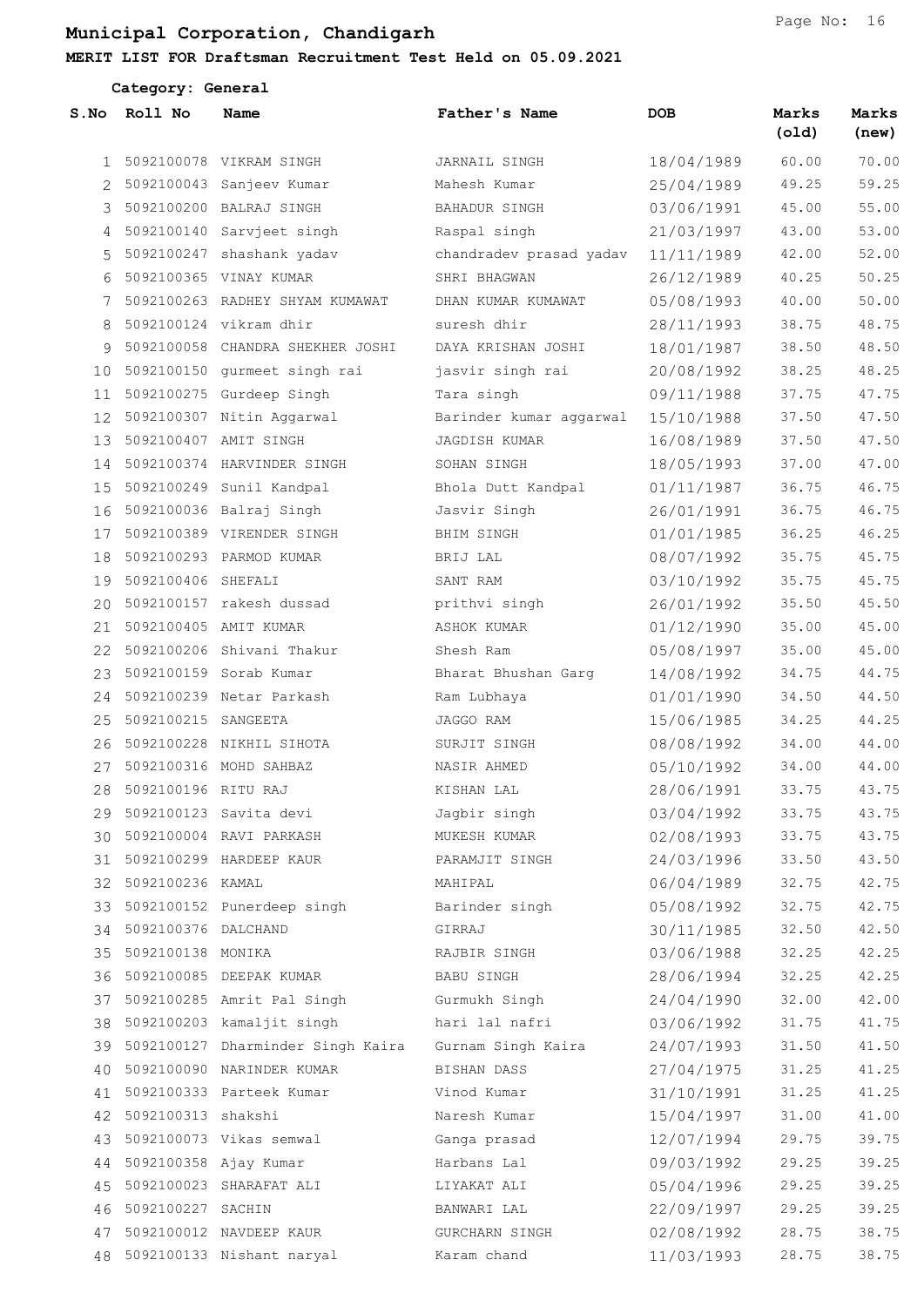Category: General

### MERIT LIST FOR Draftsman Recruitment Test Held on 05.09.2021

| S.NO | Roll No                  | Name                           | Father's Name           | DOB        | Marks<br>(old) | Marks<br>(new) |
|------|--------------------------|--------------------------------|-------------------------|------------|----------------|----------------|
| 49   |                          | 5092100171 Keshav Kapoor       | Anil Kumar Kapoor       | 06/01/1996 | 28.75          | 38.75          |
|      |                          | 50 5092100167 Meenakshi Sharma | Pradeep kumar           | 29/12/1996 | 28.75          | 38.75          |
| 51   |                          | 5092100362 sumit jaswal        | Vijay singh             | 15/11/1989 | 28.50          | 38.50          |
|      |                          | 52 5092100135 GURBAKSH SINGH   | RAM LAKHAN              | 07/06/1990 | 28.25          | 38.25          |
| 53   | 5092100181 Sanjay        |                                | Jaswant singh           | 02/06/1993 | 28.00          | 38.00          |
|      |                          | 54 5092100304 Dilpreet Singh   | Balwinder Singh Chohan  | 19/04/1994 | 28.00          | 38.00          |
| 55   | 5092100282 Jitender      |                                | Ram Lal                 | 10/09/1986 | 27.75          | 37.75          |
| 56   |                          | 5092100317 Sumeet Kumar        | Dalip Chand             | 02/03/1986 | 27.50          | 37.50          |
| 57   |                          | 5092100330 lalit khatri        | rakesh khatri           | 15/07/1984 | 27.00          | 37.00          |
| 58   |                          | 5092100394 BHASKER DHIMAN      | OM PARKASH DHIMAN       | 17/01/1988 | 27.00          | 37.00          |
| 59   |                          | 5092100368 ANITA SINGH         | JASBIR SINGH            | 02/02/1994 | 26.50          | 36.50          |
| 60   | 5092100427 CHAITANYA     |                                | SANJAY AGGARWAL         | 15/05/1996 | 26.25          | 36.25          |
| 61   |                          | 5092100149 Tapish Gill         | Daljit Singh Gill       | 05/05/1995 | 26.00          | 36.00          |
| 62   | 5092100209 SONIA         |                                | BALA RAM                | 24/12/1991 | 25.75          | 35.75          |
| 63   |                          | 5092100094 Anuj kumar          | Chander kant            | 26/06/1992 | 25.25          | 35.25          |
| 64   |                          | 5092100392 MUSTAQ KHAN         | IQBAL KHAN              | 13/11/1994 | 25.25          | 35.25          |
| 65   |                          | 5092100002 SANJEEV KUMAR       | SURESH ROHILLA          | 06/12/1985 | 25.00          | 35.00          |
| 66   | 5092100098 YAD RAM       |                                | AMI CHAND               | 11/01/1986 | 25.00          | 35.00          |
| 67   |                          | 5092100164 Arzoo Sharma        | Lt Sh Anil Kumar Sharma | 09/02/1995 | 25.00          | 35.00          |
| 68   |                          | 5092100134 ANKUSH KUMAR        | MOHAN LAL               | 09/03/1993 | 24.75          | 34.75          |
| 69   |                          | 5092100041 Navish Sethi        | Surinder Sethi          | 14/07/1989 | 24.50          | 34.50          |
| 70   |                          | 5092100383 Rupinder kaur       | Bahal singh brar        | 20/04/1990 | 24.50          | 34.50          |
| 71   |                          | 5092100104 pradeep kumar       | ishwer singh            | 09/04/1991 | 24.50          | 34.50          |
| 72   |                          | 5092100410 NIBHA GUPTA         | BULLAN KUMAR GUPTA      | 01/01/1990 | 23.75          | 33.75          |
| 73   |                          | 5092100151 AJIT KUMAR          | DHARMBIR SINGH          | 30/08/1989 | 23.50          | 33.50          |
| 74   |                          | 5092100336 MANJULA GAUTAM      | PARDEEP GAUTAM          | 14/06/1990 | 23.00          | 33.00          |
| 75   |                          | 5092100222 Manpreet Kaur       | Amar Jeet Singh         | 05/01/1994 | 23.00          | 33.00          |
| 76   |                          | 5092100346 ARUN KUMAR          | RAMPAL SINGH            | 24/11/1989 | 22.50          | 32.50          |
| 77   |                          | 5092100007 ANGAD DAHIYA        | SHAMSHER SINGH DAHIYA   | 09/09/1992 | 22.50          | 32.50          |
| 78   |                          | 5092100185 amanjit kaur        | baljit singh            | 17/01/1987 | 22.00          | 32.00          |
| 79   |                          | 5092100420 MOHIT KUMAR         | JIWAN DASS              | 04/11/1994 | 22.00          | 32.00          |
| 80   |                          | 5092100415 BALWINDER SINGH     | JASWANT SINGH           | 13/12/1984 | 21.75          | 31.75          |
| 81   |                          | 5092100145 Vishal Kumar        | Kamal Pal               | 30/03/1988 | 21.75          | 31.75          |
|      |                          | 82 5092100118 Deepak Kumar     | Ganesh Kumar            | 17/10/1985 | 21.25          | 31.25          |
| 83   |                          | 5092100081 INDU VERMA          | NARESH KUMAR VERMA      | 19/11/1986 | 21.25          | 31.25          |
|      |                          | 84 5092100213 SAILAB KUMAR     | ISWAR SINGH             | 19/09/1995 | 21.25          | 31.25          |
| 85   |                          | 5092100089 SANDEEP KUMAR       | ASHOK KUMAR BATRA       | 19/06/1987 | 20.75          | 30.75          |
|      | 86 5092100100 Isha Gupta |                                | Rakesh Kumar            | 09/12/1989 | 20.75          | 30.75          |
| 87   |                          | 5092100077 SUKHPREET KAUR      | NACHHATER SINGH         | 28/03/1994 | 20.75          | 30.75          |
| 88   |                          | 5092100310 Pardeep Singh       | Khem Singh              | 31/08/1989 | 20.50          | 30.50          |
| 89   |                          | 5092100064 UPJEET KAUR         | JASWINDER SINGH         | 16/08/1990 | 20.50          | 30.50          |
|      |                          | 90 5092100417 RANJIT SINGH     | MANMOHAN SINGH          | 14/12/1984 | 20.25          | 30.25          |
| 91   |                          | 5092100121 MUKESH KUMAR        | HUKAM SINGH THAKUR      | 01/01/1986 | 20.25          | 30.25          |
|      |                          | 92 5092100413 NAVEEN KUMAR     | GIRVER                  | 20/05/1989 | 19.25          | 29.25          |
| 93   |                          | 5092100132 Sunil singh         | Subhash chand           | 01/04/1991 | 19.25          | 29.25          |
|      |                          | 94 5092100332 KAVISH SHARMA    | ASHOK SHARMA            | 14/05/1994 | 19.25          | 29.25          |
| 95   |                          | 5092100050 Kunal singla        | Shiv kumar singla       | 10/06/1997 | 19.25          | 29.25          |
|      |                          | 96 5092100229 Susheel Kumar    | Dalip Chand             | 02/10/1984 | 19.00          | 29.00          |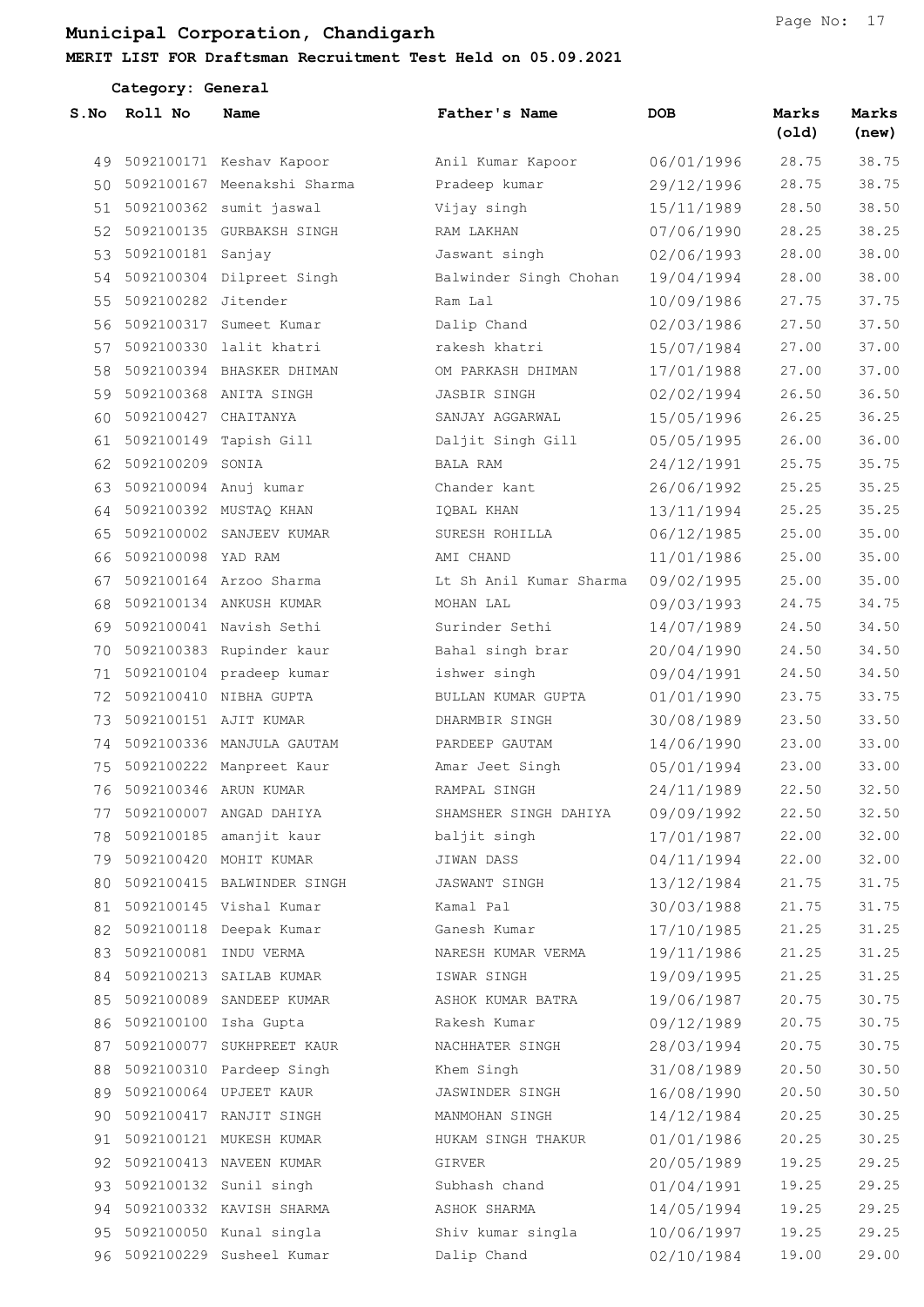### MERIT LIST FOR Draftsman Recruitment Test Held on 05.09.2021

|      | Category: General        |                                |                        |            |                |                |  |  |  |
|------|--------------------------|--------------------------------|------------------------|------------|----------------|----------------|--|--|--|
| S.No | Roll No                  | Name                           | Father's Name          | <b>DOB</b> | Marks<br>(old) | Marks<br>(new) |  |  |  |
| 97   |                          | 5092100178 Ranjeet Chouhan     | Balbir Chand           | 05/04/1988 | 19.00          | 29.00          |  |  |  |
|      | 98 5092100354 SOHAN LAL  |                                | BACHNA RAM             | 08/07/1984 | 18.75          | 28.75          |  |  |  |
| 99   |                          | 5092100039 PARDEEP KUMAR       | RAMPHAL                | 31/03/1992 | 18.75          | 28.75          |  |  |  |
| 100  |                          | 5092100402 DEEPAK KUMAR        | JAGBIR SINGH           | 10/06/1994 | 18.75          | 28.75          |  |  |  |
| 101  |                          | 5092100315 HARPREET KAUR       | LATE KARNAIL SINGH     | 01/08/1990 | 18.50          | 28.50          |  |  |  |
|      | 102 5092100211 Sunil     |                                | Sube Singh             | 13/11/1996 | 18.50          | 28.50          |  |  |  |
| 103  | 5092100243 meenakshi     |                                | ved prakash            | 28/11/1985 | 18.25          | 28.25          |  |  |  |
| 104  |                          | 5092100080 MANPREET KAUR       | SUKHDEV SINGH          | 15/08/1990 | 18.25          | 28.25          |  |  |  |
| 105  |                          | 5092100288 KAMAL KUMAR DHIMAN  | <b>JASWINDER KUMAR</b> | 03/01/1992 | 18.25          | 28.25          |  |  |  |
| 106  |                          | 5092100202 Bharti Rani         | Rajender Kumar         | 02/05/1992 | 18.25          | 28.25          |  |  |  |
| 107  | 5092100110 SOHAN LAL     |                                | NAFE SINGH             | 15/06/1995 | 18.25          | 28.25          |  |  |  |
| 108  |                          | 5092100105 SHRUTIKA SHARMA     | ANIL KUMAR             | 14/06/1988 | 18.00          | 28.00          |  |  |  |
| 109  |                          | 5092100262 Jagjit Kaur         | qurnam singh           | 08/01/1989 | 17.75          | 27.75          |  |  |  |
|      |                          | 110 5092100259 GITESH JAIN     | VIRENDER KUMAR JAIN    | 01/12/1992 | 17.75          | 27.75          |  |  |  |
| 111  |                          | 5092100087 KHUSHWANT SINGH     | Narinder singh         | 19/04/1990 | 17.50          | 27.50          |  |  |  |
|      |                          | 112 5092100006 Virender Rana   | Kuldeep Singh Rana     | 30/06/1990 | 17.50          | 27.50          |  |  |  |
| 113  | 5092100375 Sachin        |                                | Phool Singh            | 05/08/1993 | 17.50          | 27.50          |  |  |  |
|      |                          | 114 5092100156 DIKSHA HANDA    | ASHOK HANDA            | 27/07/1994 | 17.25          | 27.25          |  |  |  |
| 115  | 5092100069 RENU BALA     |                                | JAI BHAGWAN            | 14/09/1984 | 16.75          | 26.75          |  |  |  |
| 116  |                          | 5092100312 RAKESH KUMAR        | SH HARI PREM           | 04/08/1992 | 16.50          | 26.50          |  |  |  |
| 117  |                          | 5092100370 PARVINDER KUMAR     | KARNAISH               | 13/12/1990 | 16.25          | 26.25          |  |  |  |
| 118  |                          | 5092100329 VIJAY KUMAR         | SUKH DEV               | 13/10/1989 | 15.75          | 25.75          |  |  |  |
| 119  | 5092100426 VIKAS         |                                | MAHENDER SINGH         | 15/08/1991 | 15.75          | 25.75          |  |  |  |
| 120  | 5092100031 Neha Rani     |                                | Ashok Kumar            | 15/11/1986 | 15.50          | 25.50          |  |  |  |
| 121  |                          | 5092100357 NAVAL KISHOR JANGID | CHOTHMAL JANGID        | 03/04/1992 | 15.50          | 25.50          |  |  |  |
| 122  |                          | 5092100364 Srishti Sharma      | Devender kumar         | 10/02/1993 | 15.50          | 25.50          |  |  |  |
| 123  |                          | 5092100314 MOHIT KUMAR         | NARESH KUMAR           | 03/05/1988 | 15.25          | 25.25          |  |  |  |
|      | 124 5092100131 SHEETAL   |                                | DALBIR SINGH           | 07/07/1990 | 15.00          | 25.00          |  |  |  |
|      |                          | 125 5092100251 ANNU KUMARI     | SOHAN VEER SINGH       | 24/05/1991 | 15.00          | 25.00          |  |  |  |
|      |                          | 126 5092100083 MANPREET SINGH  | BALWANT SINGH          | 20/07/1992 | 15.00          | 25.00          |  |  |  |
| 127  | 5092100266 NOOR MOHD     |                                | IZHAR HUSSAN           | 15/10/1994 | 15.00          | 25.00          |  |  |  |
|      | 128 5092100272 Dalvinder |                                | kanwar singh           | 18/01/2000 | 15.00          | 25.00          |  |  |  |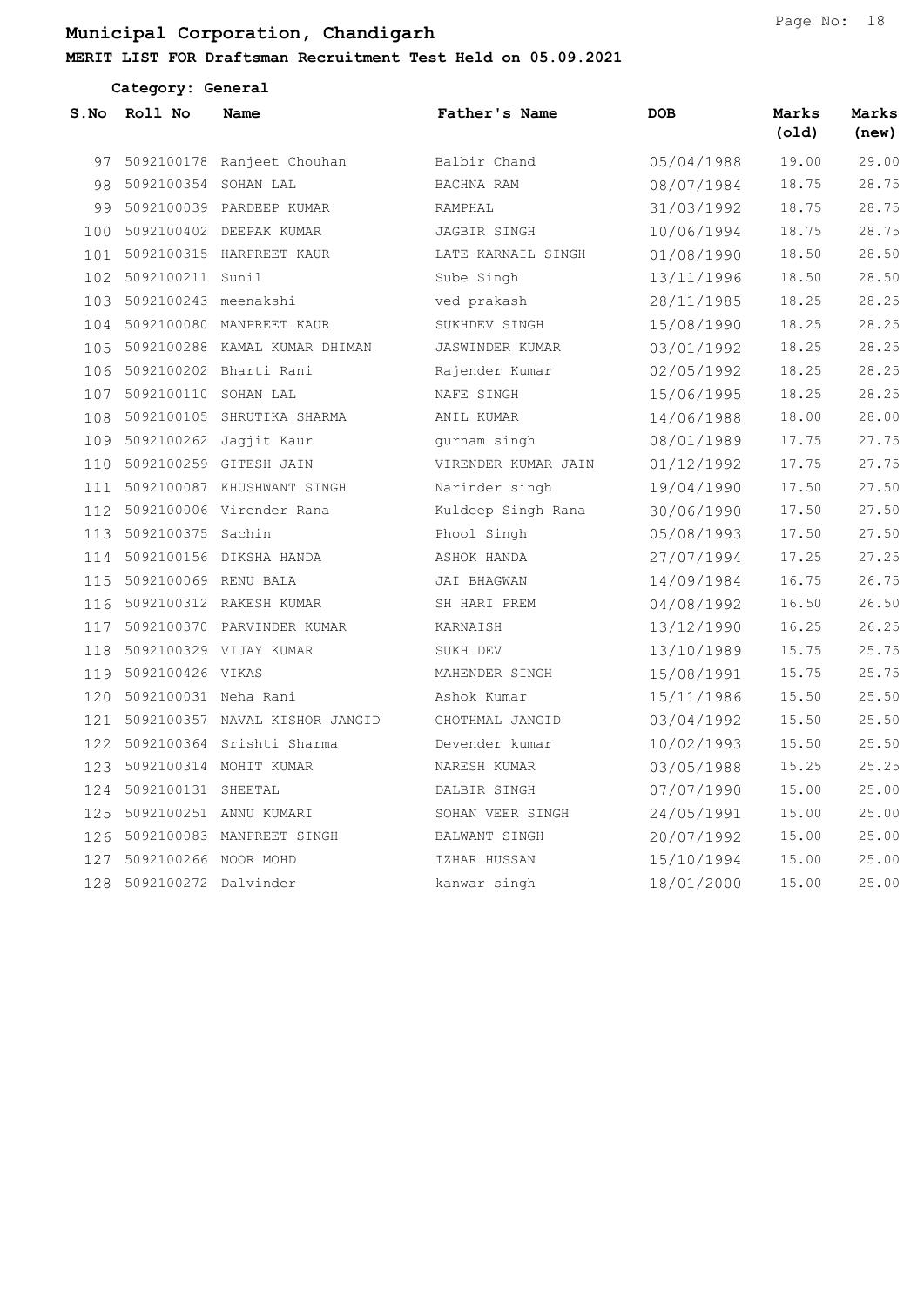### MERIT LIST FOR Draftsman Recruitment Test Held on 05.09.2021

#### Category: Economically Weaker Section

| S.NO | Roll No               | Name                         | Father's Name | <b>DOB</b> | Marks<br>(old) | Marks<br>(new) |
|------|-----------------------|------------------------------|---------------|------------|----------------|----------------|
|      |                       | 1 5092100123 Savita devi     | Jagbir singh  | 03/04/1992 | 33.75          | 43.75          |
|      |                       | 2 5092100004 RAVI PARKASH    | MUKESH KUMAR  | 02/08/1993 | 33.75          | 43.75          |
|      | 3 5092100376 DALCHAND |                              | GIRRAJ        | 30/11/1985 | 32.50          | 42.50          |
|      |                       | 4 5092100415 BALWINDER SINGH | JASWANT SINGH | 13/12/1984 | 21.75          | 31.75          |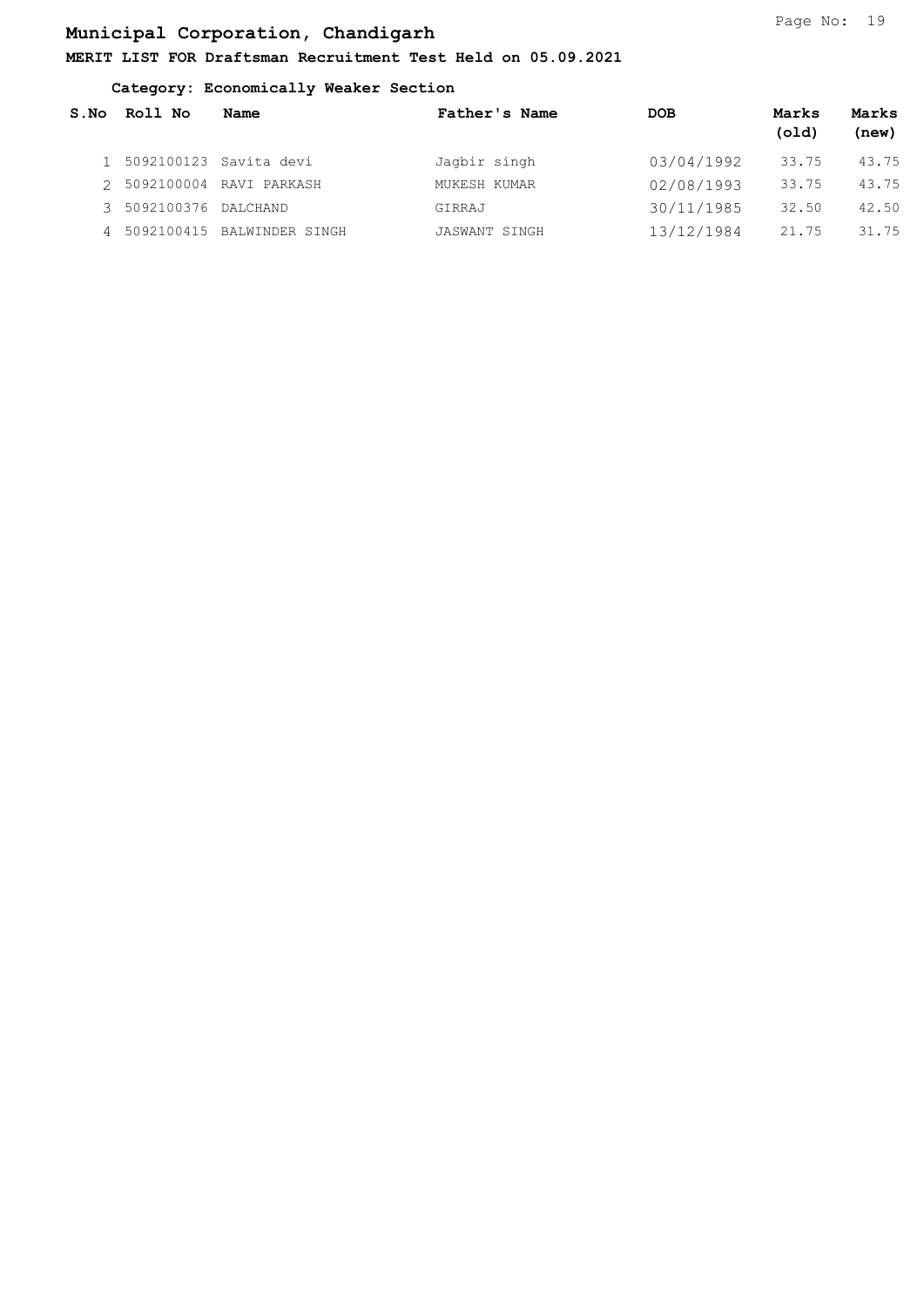### MERIT LIST FOR Jr. Draftsman (B&R) Recruitment Test Held on 05.09.2021

|              | Category: General |                                                      |                        |            |                |                |  |  |  |
|--------------|-------------------|------------------------------------------------------|------------------------|------------|----------------|----------------|--|--|--|
| S.NO         | Roll No           | Name                                                 | Father's Name          | <b>DOB</b> | Marks<br>(old) | Marks<br>(new) |  |  |  |
| $\mathbf{1}$ | 5092100386        | RAHUL ARYA                                           | RAJ KUMAR ARYA         | 29/09/1996 | 50.25          | 60.25          |  |  |  |
| 2            |                   | 5092100043 Sanjeev Kumar                             | Mahesh Kumar           | 25/04/1989 | 49.25          | 59.25          |  |  |  |
| 3            |                   | 5092100379 Shubham Bahuquna                          | Digambar Bahuguna      | 28/12/1999 | 46.25          | 56.25          |  |  |  |
| 4            |                   | 5092100051 Manish Kumar                              | Rajvir                 | 01/01/1993 | 43.75          | 53.75          |  |  |  |
| 5            |                   | 5092100019 LAKHWINDER SINGH                          | KARNAIL SINGH          | 10/10/1994 | 43.75          | 53.75          |  |  |  |
| 6            |                   | 5092100140 Sarvjeet singh                            | Raspal singh           | 21/03/1997 | 43.00          | 53.00          |  |  |  |
| 7            |                   | 5092100365 VINAY KUMAR                               | SHRI BHAGWAN           | 26/12/1989 | 40.25          | 50.25          |  |  |  |
| 8            |                   | 5092100263 RADHEY SHYAM KUMAWAT                      | DHAN KUMAR KUMAWAT     | 05/08/1993 | 40.00          | 50.00          |  |  |  |
| 9            |                   | 5092100141 HARPREET SINGH                            | KEWAL SINGH            | 23/09/1994 | 40.00          | 50.00          |  |  |  |
| 10           |                   | 5092100194 sachi goyal                               | pawan goyal            | 09/08/1998 | 39.50          | 49.50          |  |  |  |
| 11           |                   | 5092100058 CHANDRA SHEKHER JOSHI                     | DAYA KRISHAN JOSHI     | 18/01/1987 | 38.50          | 48.50          |  |  |  |
| 12           |                   | 5092100126 PRATYUSH SHARMA                           | RAMAN SHARMA           | 12/02/1996 | 38.50          | 48.50          |  |  |  |
| 13           |                   | 5092100150 gurmeet singh rai                         | jasvir singh rai       | 20/08/1992 | 38.25          | 48.25          |  |  |  |
| 14           |                   | 5092100293 PARMOD KUMAR                              | BRIJ LAL               | 08/07/1992 | 35.75          | 45.75          |  |  |  |
| 15           |                   | 5092100405 AMIT KUMAR                                | ASHOK KUMAR            | 01/12/1990 | 35.00          | 45.00          |  |  |  |
| 16           |                   | 5092100316 MOHD SAHBAZ                               | NASIR AHMED            | 05/10/1992 | 34.00          | 44.00          |  |  |  |
| 17           |                   | 5092100323 VIKRANT SINGH RANA                        | RAJESH KUMAR           | 21/04/1996 | 33.75          | 43.75          |  |  |  |
| 18           |                   | 5092100214 AMRINDER SINGH                            | MAJOR SINGH            | 20/05/1987 | 33.50          | 43.50          |  |  |  |
| 19           |                   | 5092100299 HARDEEP KAUR                              | PARAMJIT SINGH         | 24/03/1996 | 33.50          | 43.50          |  |  |  |
| 20           |                   | 5092100152 Punerdeep singh                           | Barinder singh         | 05/08/1992 | 32.75          | 42.75          |  |  |  |
| 21           | 5092100138        | MONIKA                                               | RAJBIR SINGH           | 03/06/1988 | 32.25          | 42.25          |  |  |  |
| 22           |                   | 5092100285 Amrit Pal Singh                           | Gurmukh Singh          | 24/04/1990 | 32.00          | 42.00          |  |  |  |
| 23           |                   | 5092100203 kamaljit singh                            | hari lal nafri         | 03/06/1992 | 31.75          | 41.75          |  |  |  |
| 24           |                   | 5092100090 NARINDER KUMAR                            | BISHAN DASS            | 27/04/1975 | 31.25          | 41.25          |  |  |  |
| 25           | 5092100227 SACHIN |                                                      | BANWARI LAL            | 22/09/1997 | 29.25          | 39.25          |  |  |  |
| 26           |                   | 5092100171 Keshav Kapoor                             | Anil Kumar Kapoor      | 06/01/1996 | 28.75          | 38.75          |  |  |  |
| 27           |                   | 5092100167 Meenakshi Sharma                          | Pradeep kumar          | 29/12/1996 | 28.75          | 38.75          |  |  |  |
| 28           |                   | 5092100135 GURBAKSH SINGH                            | RAM LAKHAN             | 07/06/1990 | 28.25          | 38.25          |  |  |  |
| 29           |                   | 5092100277 Satish kumar                              | Phool Kumar            | 21/05/1988 | 28.00          | 38.00          |  |  |  |
| 30           |                   | 5092100304 Dilpreet Singh                            | Balwinder Singh Chohan | 19/04/1994 | 28.00          | 38.00          |  |  |  |
| 31           |                   | 5092100234 AMAN KUMAR                                | MEHAR CHAND            | 20/12/1987 | 27.50          | 37.50          |  |  |  |
|              |                   | 32 5092100198 GAURAV SHARMA                          | NAPHE SINGH            | 13/05/1998 | 27.50          | 37.50          |  |  |  |
| 33           |                   | 5092100330 lalit khatri                              | rakesh khatri          | 15/07/1984 | 27.00          | 37.00          |  |  |  |
| 34           |                   | 5092100368 ANITA SINGH                               | JASBIR SINGH           | 02/02/1994 | 26.50          | 36.50          |  |  |  |
| 35           |                   | 5092100220 RAJINDER SINGH                            | KEWAL RAM              | 30/11/1988 | 26.25          | 36.25          |  |  |  |
|              |                   | 36 5092100334 VISHAL KAMBOJ                          | PAWAN KUMAR            | 07/07/1994 | 26.25          | 36.25          |  |  |  |
| 37           |                   | 5092100092 Manohar Singh Routela Gopal Singh Routela |                        | 10/12/1990 | 26.00          | 36.00          |  |  |  |
| 38           |                   | 5092100149 Tapish Gill                               | Daljit Singh Gill      | 05/05/1995 | 26.00          | 36.00          |  |  |  |
| 39           |                   | 5092100331 Hevesh Sahota                             | Ravi Sahota            | 17/12/1997 | 26.00          | 36.00          |  |  |  |
| 40           |                   | 5092100412 TARNJIT KAUR                              | HARDEEP SINGH          | 10/12/1991 | 25.25          | 35.25          |  |  |  |
| 41           |                   | 5092100002 SANJEEV KUMAR                             | SURESH ROHILLA         | 06/12/1985 | 25.00          | 35.00          |  |  |  |
| 42           |                   | 5092100165 SUMIT KUMAR                               | RANBIR SINGH           | 06/03/1996 | 25.00          | 35.00          |  |  |  |
| 43           | 5092100139 SNEHA  |                                                      | DILBAG SINGH           | 05/08/1999 | 25.00          | 35.00          |  |  |  |
| 44           | 5092100337 Mohit  |                                                      | Ajay Kumar             | 15/07/1998 | 24.75          | 34.75          |  |  |  |
| 45           |                   | 5092100041 Navish Sethi                              | Surinder Sethi         | 14/07/1989 | 24.50          | 34.50          |  |  |  |
| 46           |                   | 5092100383 Rupinder kaur                             | Bahal singh brar       | 20/04/1990 | 24.50          | 34.50          |  |  |  |
| 47           |                   | 5092100104 pradeep kumar                             | ishwer singh           | 09/04/1991 | 24.50          | 34.50          |  |  |  |
|              |                   | 48 5092100120 Gurmeet Singh                          | Kartar Singh           | 15/09/1969 | 24.25          | 34.25          |  |  |  |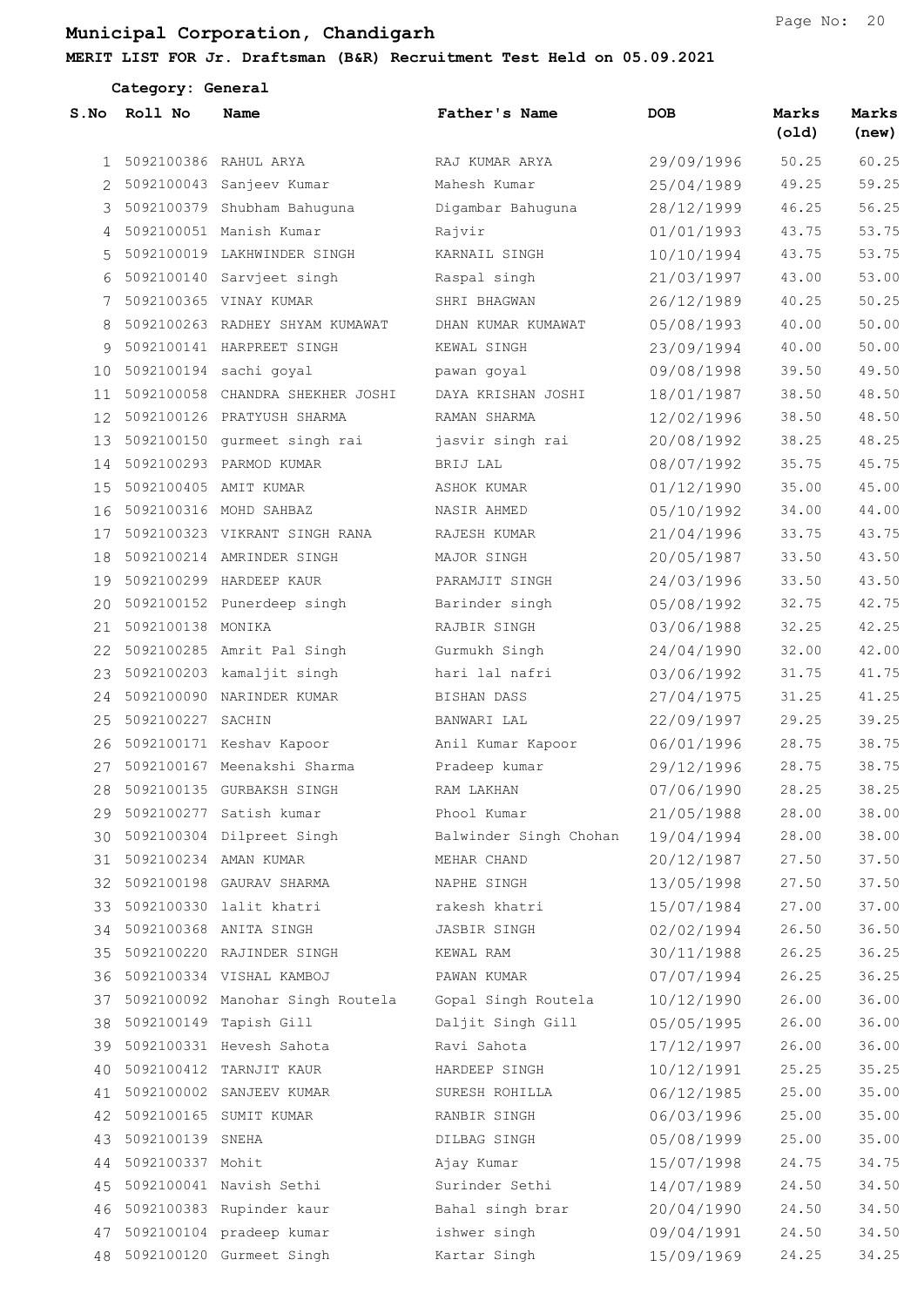#### MERIT LIST

|      | Category: General        |                                |                       |            |                |                |
|------|--------------------------|--------------------------------|-----------------------|------------|----------------|----------------|
| S.NO | Roll No                  | Name                           | Father's Name         | <b>DOB</b> | Marks<br>(old) | Marks<br>(new) |
|      |                          | 49 5092100030 RAJPAL SINGH     | JAGJIVAN SINGH        | 01/10/1980 | 24.00          | 34.00          |
|      |                          | 50 5092100223 GAURAV TRIGHATIA | DAULAT RAM TRIGHATIA  | 07/07/1996 | 24.00          | 34.00          |
|      | 51 5092100063 SACHIN     |                                | MAHAVIR PRASAD        | 08/12/1999 | 23.75          | 33.75          |
|      | 52 5092100151 AJIT KUMAR |                                | DHARMBIR SINGH        | 30/08/1989 | 23.50          | 33.50          |
|      |                          | 53 5092100409 JASVEEN KAUR     | JARNAIL SINGH         | 31/01/2000 | 23.50          | 33.50          |
|      |                          | 54 5092100390 JAGTAR SINGH     | JEET SINGH            | 12/12/1996 | 23.25          | 33.25          |
|      |                          | 55 5092100184 Rohit Kumar      | Shivdesh Pal          | 07/11/1993 | 23.00          | 33.00          |
|      |                          | 56 5092100222 Manpreet Kaur    | Amar Jeet Singh       | 05/01/1994 | 23.00          | 33.00          |
|      |                          | 57 5092100038 VIKRANT SAGAR    | PREM SAGAR            | 29/09/1981 | 22.50          | 32.50          |
|      |                          | 58 5092100153 Rajwinder Singh  | Gurdev Singh          | 13/06/1985 | 22.50          | 32.50          |
|      | 59 5092100346 ARUN KUMAR |                                | RAMPAL SINGH          | 24/11/1989 | 22.50          | 32.50          |
| 60   |                          | 5092100176 Vikas Kumar         | Satyawan              | 15/12/1994 | 22.50          | 32.50          |
|      | 61 5092100071 Netrpal    |                                | Narveer               | 29/09/1995 | 22.50          | 32.50          |
|      |                          | 62 5092100197 Mohit Gothwal    | Hari Ram Gothwal      | 08/01/1996 | 22.25          | 32.25          |
|      |                          | 63 5092100420 MOHIT KUMAR      | JIWAN DASS            | 04/11/1994 | 22.00          | 32.00          |
|      |                          | 64 5092100056 SURESH KUMAR     | PARTAP CHAND          | 28/11/1989 | 21.75          | 31.75          |
|      | 65 5092100009 ANKITA     |                                | SHIVRAJ SINGH         | 13/02/1996 | 21.50          | 31.50          |
|      |                          | 66 5092100118 Deepak Kumar     | Ganesh Kumar          | 17/10/1985 | 21.25          | 31.25          |
|      | 67 5092100081 INDU VERMA |                                | NARESH KUMAR VERMA    | 19/11/1986 | 21.25          | 31.25          |
| 68   |                          | 5092100356 Poonam Rani         | Karamvir Singh        | 15/07/1991 | 21.00          | 31.00          |
|      | 69 5092100100 Isha Gupta |                                | Rakesh Kumar          | 09/12/1989 | 20.75          | 30.75          |
| 70   |                          | 5092100111 komal bhardwaj      | suresh chand bhardwaj | 15/06/1992 | 20.75          | 30.75          |
|      |                          | 71 5092100077 SUKHPREET KAUR   | NACHHATER SINGH       | 28/03/1994 | 20.75          | 30.75          |
|      |                          | 72 5092100064 UPJEET KAUR      | JASWINDER SINGH       | 16/08/1990 | 20.50          | 30.50          |
|      |                          | 73 5092100102 HARMINDER SINGH  | SALINDER SINGH        | 05/07/1994 | 20.25          | 30.25          |
|      | 74 5092100396 aarti      |                                | rajinder kumar        | 10/02/1983 | 20.00          | 30.00          |
|      | 75 5092100422 Alpna      |                                | Ganesh Ram            | 17/03/1993 | 20.00          | 30.00          |
|      |                          | 76 5092100060 DEEPAK SAINI     | VIKRAMJEET            | 14/10/1997 | 19.50          | 29.50          |
|      |                          | 77 5092100212 BHUPENDER KUMAR  | PREM SINGH            | 07/08/1982 | 19.25          | 29.25          |
|      |                          | 78 5092100332 KAVISH SHARMA    | ASHOK SHARMA          | 14/05/1994 | 19.25          | 29.25          |
|      |                          | 79 5092100050 Kunal singla     | Shiv kumar singla     | 10/06/1997 | 19.25          | 29.25          |
| 80   |                          | 5092100052 balkar singh        | darshan singh         | 26/01/1980 | 19.00          | 29.00          |
|      | 81 5092100354 SOHAN LAL  |                                | BACHNA RAM            | 08/07/1984 | 18.75          | 28.75          |
|      |                          | 82 5092100421 AMARJEET SINGH   | MALKIAT SINGH         | 04/05/1989 | 18.75          | 28.75          |
|      |                          | 83 5092100032 ankit prasad     | gautam prasad         | 18/10/1997 | 18.75          | 28.75          |

 5092100202 Bharti Rani Rajender Kumar 02/05/1992 18.25 28.25 5092100125 GAURAV SWAROOP SHARMA SATYA DEV SHARMA 08/09/1994 18.00 28.00 5092100008 Davinder Singh Jagtar Singh 29/08/1995 17.75 27.75 5092100076 DIKSHA ARORA JAGDISH ARORA 05/01/1998 17.50 27.50

Page No: 21

|                        | 88 5092100191 VIKRAM SINGH     | MAMU RAM             | 15/07/1985 | 17.25 | 27.25 |
|------------------------|--------------------------------|----------------------|------------|-------|-------|
|                        | 89 5092100345 Jatinder kumar   | Prem lal             | 22/03/1991 | 16.50 | 26.50 |
| 90 5092100219 HIMANSHU |                                | <b>JOGINDER</b>      | 04/12/2001 | 16.25 | 26.25 |
|                        | 91 5092100329 VIJAY KUMAR      | SUKH DEV             | 13/10/1989 | 15.75 | 25.75 |
|                        | 92 5092100241 HARBHINDER SINGH | <b>BAHADUR SINGH</b> | 22/04/1986 | 15.50 | 25.50 |
|                        | 93 5092100364 Srishti Sharma   | Devender kumar       | 10/02/1993 | 15.50 | 25.50 |
|                        | 94 5092100075 Simran bhatnagar | Sandeep kumar        | 05/10/1996 | 15.50 | 25.50 |
|                        | 95 5092100244 Erick Rahul      | Naresh Kumar         | 22/08/2000 | 15.50 | 25.50 |
|                        | 96 5092100291 Rohit Bansal     | Nand Kishore Bansal  | 24/03/1981 | 15.25 | 25.25 |
|                        |                                |                      |            |       |       |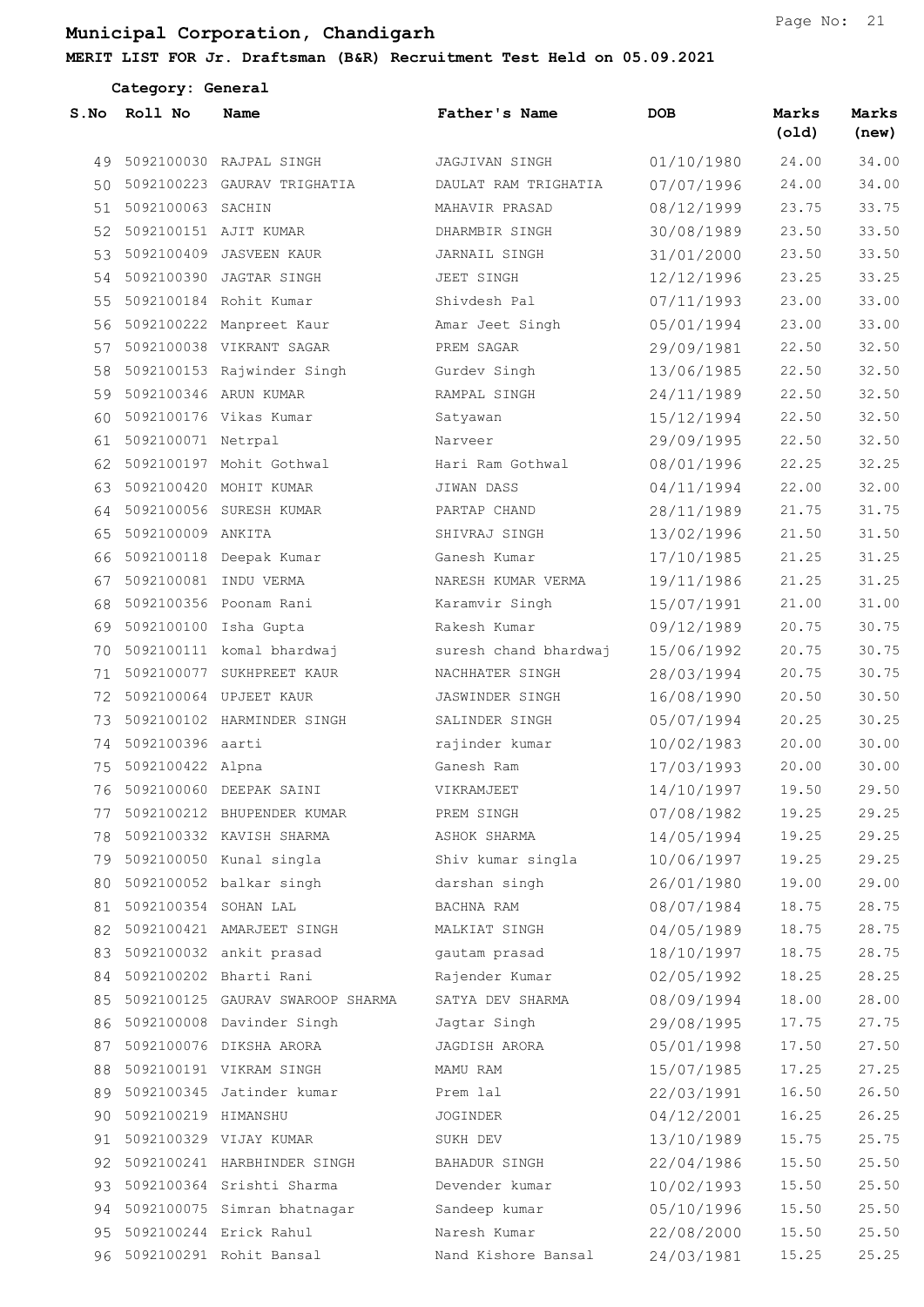### MERIT LIST FOR Jr. Draftsman (B&R) Recruitment Test Held on 05.09.2021

| Category: General |            |                            |                 |            |                |                |
|-------------------|------------|----------------------------|-----------------|------------|----------------|----------------|
| S.NO              | Roll No    | Name                       | Father's Name   | <b>DOB</b> | Marks<br>(old) | Marks<br>(new) |
|                   |            | 97 5092100025 MUKESH KUMAR | RAMPAL          | 04/10/1989 | 15.25          | 25.25          |
|                   |            | 98 5092100418 Varun sharma | Kawaljit sharma | 30/07/1997 | 15.25          | 25.25          |
| 99                | 5092100131 | SHEETAL                    | DALBIR SINGH    | 07/07/1990 | 15.00          | 25.00          |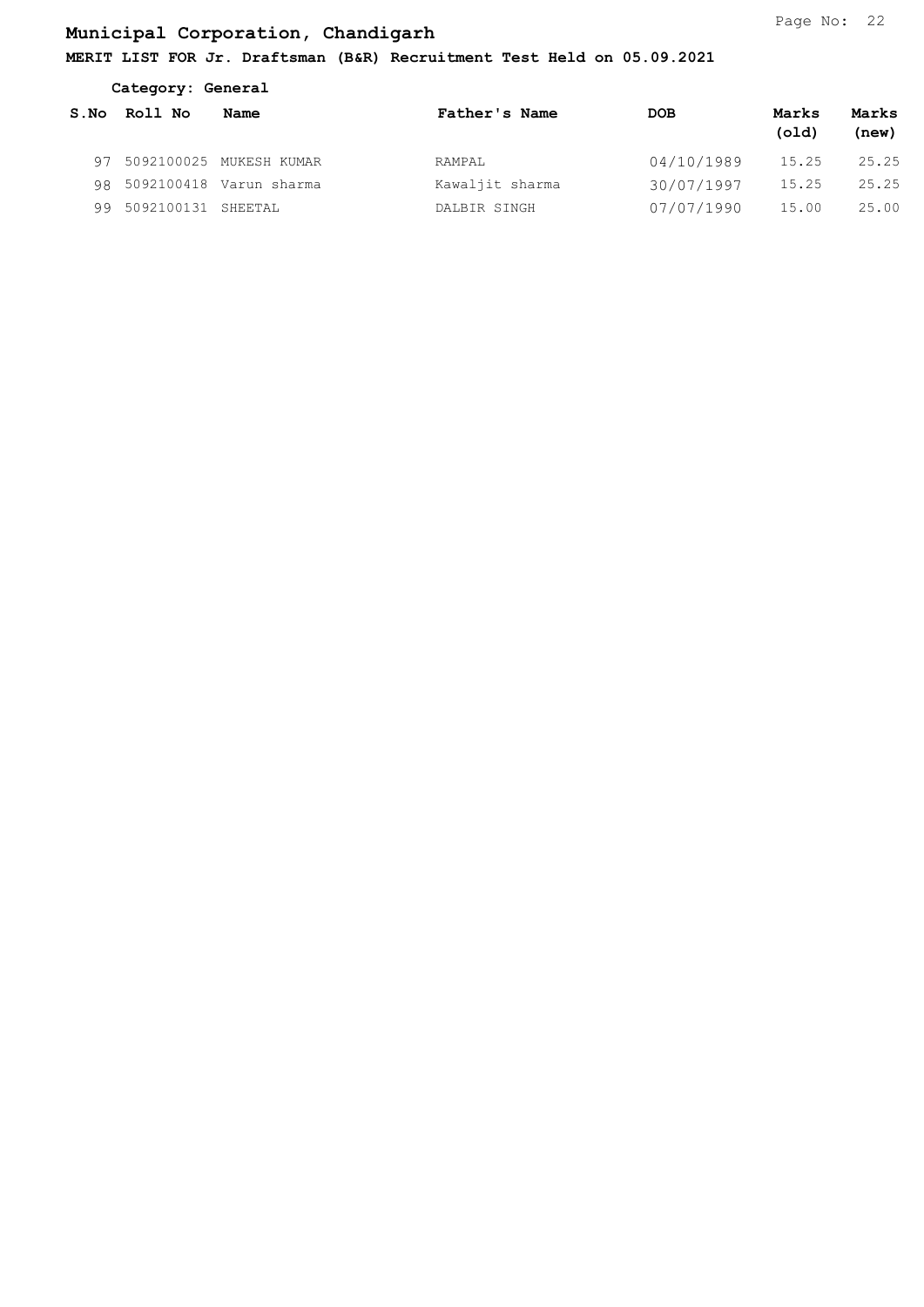| Category: Scheduled Caste |                        |                               |                      |            |                |                |  |  |
|---------------------------|------------------------|-------------------------------|----------------------|------------|----------------|----------------|--|--|
| S.NO                      | Roll No                | Name                          | Father's Name        | <b>DOB</b> | Marks<br>(old) | Marks<br>(new) |  |  |
|                           |                        | 1 5092100019 LAKHWINDER SINGH | KARNAIL SINGH        | 10/10/1994 | 43.75          | 53.75          |  |  |
|                           |                        | 5092100150 gurmeet singh rai  | jasvir singh rai     | 20/08/1992 | 38.25          | 48.25          |  |  |
| 3                         |                        | 5092100214 AMRINDER SINGH     | MAJOR SINGH          | 20/05/1987 | 33.50          | 43.50          |  |  |
| 4                         |                        | 5092100299 HARDEEP KAUR       | PARAMJIT SINGH       | 24/03/1996 | 33.50          | 43.50          |  |  |
| 5                         |                        | 5092100277 Satish kumar       | Phool Kumar          | 21/05/1988 | 28.00          | 38.00          |  |  |
| 6                         |                        | 5092100234 AMAN KUMAR         | MEHAR CHAND          | 20/12/1987 | 27.50          | 37.50          |  |  |
| 7                         |                        | 5092100368 ANITA SINGH        | JASBIR SINGH         | 02/02/1994 | 26.50          | 36.50          |  |  |
| 8                         |                        | 5092100220 RAJINDER SINGH     | KEWAL RAM            | 30/11/1988 | 26.25          | 36.25          |  |  |
| 9                         |                        | 5092100149 Tapish Gill        | Daljit Singh Gill    | 05/05/1995 | 26.00          | 36.00          |  |  |
| 10                        |                        | 5092100331 Hevesh Sahota      | Ravi Sahota          | 17/12/1997 | 26.00          | 36.00          |  |  |
| 11                        |                        | 5092100412 TARNJIT KAUR       | HARDEEP SINGH        | 10/12/1991 | 25.25          | 35.25          |  |  |
| 12                        | 5092100139 SNEHA       |                               | DILBAG SINGH         | 05/08/1999 | 25.00          | 35.00          |  |  |
| 13                        |                        | 5092100223 GAURAV TRIGHATIA   | DAULAT RAM TRIGHATIA | 07/07/1996 | 24.00          | 34.00          |  |  |
| 14                        |                        | 5092100409 JASVEEN KAUR       | JARNAIL SINGH        | 31/01/2000 | 23.50          | 33.50          |  |  |
| 15                        |                        | 5092100184 Rohit Kumar        | Shivdesh Pal         | 07/11/1993 | 23.00          | 33.00          |  |  |
| 16                        |                        | 5092100038 VIKRANT SAGAR      | PREM SAGAR           | 29/09/1981 | 22.50          | 32.50          |  |  |
| 17                        |                        | 5092100176 Vikas Kumar        | Satyawan             | 15/12/1994 | 22.50          | 32.50          |  |  |
| 18                        |                        | 5092100197 Mohit Gothwal      | Hari Ram Gothwal     | 08/01/1996 | 22.25          | 32.25          |  |  |
| 19                        |                        | 5092100056 SURESH KUMAR       | PARTAP CHAND         | 28/11/1989 | 21.75          | 31.75          |  |  |
| 20                        |                        | 5092100356 Poonam Rani        | Karamvir Singh       | 15/07/1991 | 21.00          | 31.00          |  |  |
| 21                        |                        | 5092100102 HARMINDER SINGH    | SALINDER SINGH       | 05/07/1994 | 20.25          | 30.25          |  |  |
| 22                        | 5092100396 aarti       |                               | rajinder kumar       | 10/02/1983 | 20.00          | 30.00          |  |  |
| 23                        | 5092100422 Alpna       |                               | Ganesh Ram           | 17/03/1993 | 20.00          | 30.00          |  |  |
| 24                        |                        | 5092100052 balkar singh       | darshan singh        | 26/01/1980 | 19.00          | 29.00          |  |  |
| 25                        |                        | 5092100421 AMARJEET SINGH     | MALKIAT SINGH        | 04/05/1989 | 18.75          | 28.75          |  |  |
|                           |                        | 26 5092100008 Davinder Singh  | Jagtar Singh         | 29/08/1995 | 17.75          | 27.75          |  |  |
| 27                        |                        | 5092100191 VIKRAM SINGH       | MAMU RAM             | 15/07/1985 | 17.25          | 27.25          |  |  |
|                           |                        | 28 5092100345 Jatinder kumar  | Prem lal             | 22/03/1991 | 16.50          | 26.50          |  |  |
|                           | 29 5092100219 HIMANSHU |                               | JOGINDER             | 04/12/2001 | 16.25          | 26.25          |  |  |
|                           |                        | 30 5092100329 VIJAY KUMAR     | SUKH DEV             | 13/10/1989 | 15.75          | 25.75          |  |  |
|                           |                        | 31 5092100244 Erick Rahul     | Naresh Kumar         | 22/08/2000 | 15.50          | 25.50          |  |  |
|                           |                        | 32 5092100291 Rohit Bansal    | Nand Kishore Bansal  | 24/03/1981 | 15.25          | 25.25          |  |  |